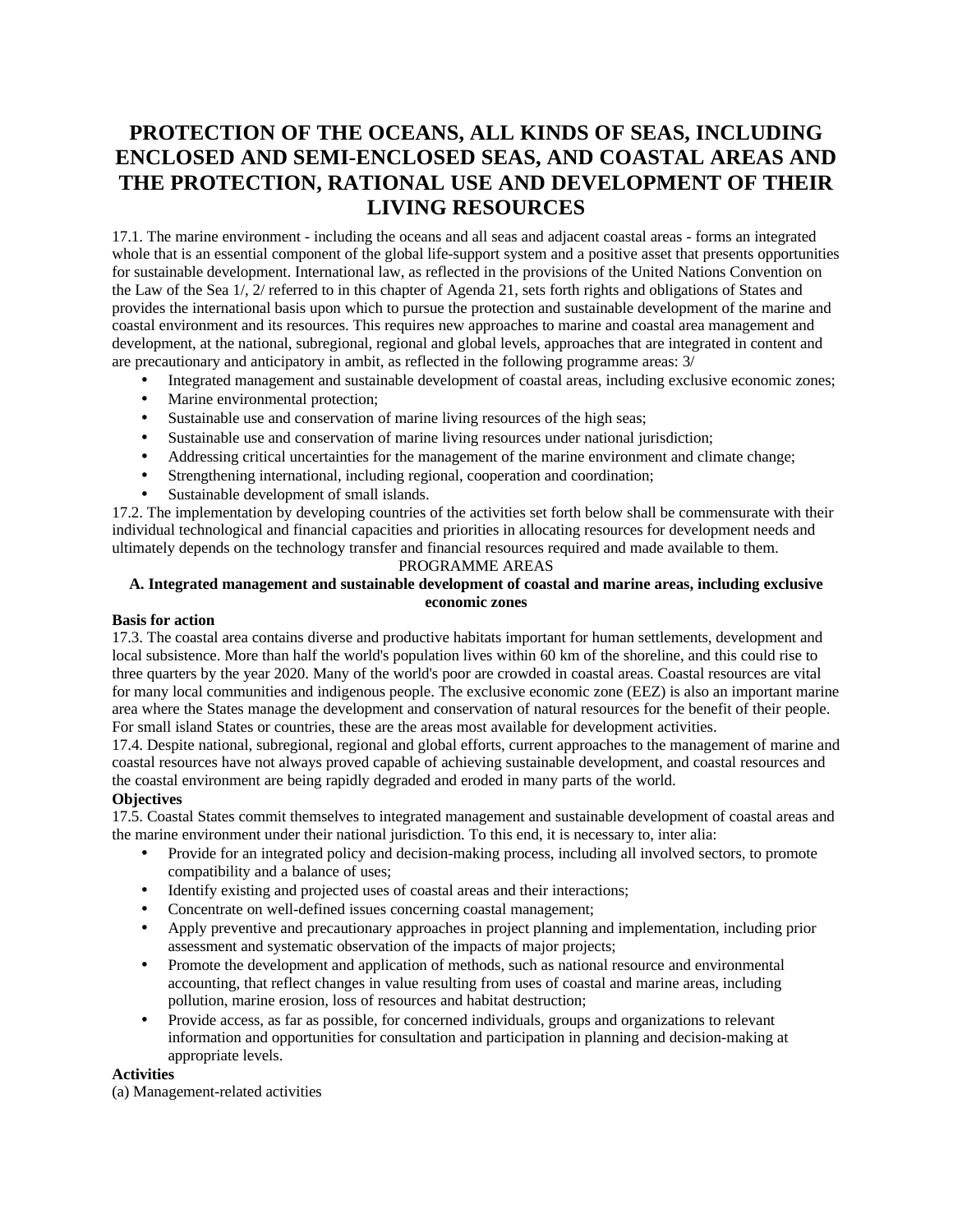17.6. Each coastal State should consider establishing, or where necessary strengthening, appropriate coordinating mechanisms (such as a high-level policy planning body) for integrated management and sustainable development of coastal and marine areas and their resources, at both the local and national levels. Such mechanisms should include consultation, as appropriate, with the academic and private sectors, non-governmental organizations, local communities, resource user groups, and indigenous people. Such national coordinating mechanisms could provide, inter alia, for:

- Preparation and implementation of land and water use and siting policies;
- Implementation of integrated coastal and marine management and sustainable development plans and programmes at appropriate levels;
- Preparation of coastal profiles identifying critical areas, including eroded zones, physical processes, development patterns, user conflicts and specific priorities for management;
- Prior environmental impact assessment, systematic observation and follow-up of major projects, including the systematic incorporation of results in decision-making;
- Contingency plans for human induced and natural disasters, including likely effects of potential climate change and sealevel rise, as well as contingency plans for degradation and pollution of anthropogenic origin, including spills of oil and other materials;
- Improvement of coastal human settlements, especially in housing, drinking water and treatment and disposal of sewage, solid wastes and industrial effluents;
- Periodic assessment of the impacts of external factors and phenomena to ensure that the objectives of integrated management and sustainable development of coastal areas and the marine environment are met;
- Conservation and restoration of altered critical habitats;
- Integration of sectoral programmes on sustainable development for settlements, agriculture, tourism, fishing, ports and industries affecting the coastal area;
- Infrastructure adaptation and alternative employment;
- Human resource development and training;
- Public education, awareness and information programmes;
- Promoting environmentally sound technology and sustainable practices;
- Development and simultaneous implementation of environmental quality criteria.

17.7. Coastal States, with the support of international organizations, upon request, should undertake measures to maintain biological diversity and productivity of marine species and habitats under national jurisdiction. Inter alia, these measures might include: surveys of marine biodiversity, inventories of endangered species and critical coastal and marine habitats; establishment and management of protected areas; and support of scientific research and dissemination of its results.

(b) Data and information

17.8. Coastal States, where necessary, should improve their capacity to collect, analyse, assess and use information for sustainable use of resources, including environmental impacts of activities affecting the coastal and marine areas. Information for management purposes should receive priority support in view of the intensity and magnitude of the changes occurring in the coastal and marine areas. To this end, it is necessary to, inter alia:

- Develop and maintain databases for assessment and management of coastal areas and all seas and their resources;
- Develop socio-economic and environmental indicators;
- Conduct regular environmental assessment of the state of the environment of coastal and marine areas;
- Prepare and maintain profiles of coastal area resources, activities, uses, habitats and protected areas based on the criteria of sustainable development;
- Exchange information and data.

17.9. Cooperation with developing countries, and, where applicable, subregional and regional mechanisms, should be strengthened to improve their capacities to achieve the above.

(c) International and regional cooperation and coordination

17.10. The role of international cooperation and coordination on a bilateral basis and, where applicable, within a subregional, interregional, regional or global framework, is to support and supplement national efforts of coastal States to promote integrated management and sustainable development of coastal and marine areas.

17.11. States should cooperate, as appropriate, in the preparation of national guidelines for integrated coastal zone management and development, drawing on existing experience. A global conference to exchange experience in the field could be held before 1994.

# **Means of implementation**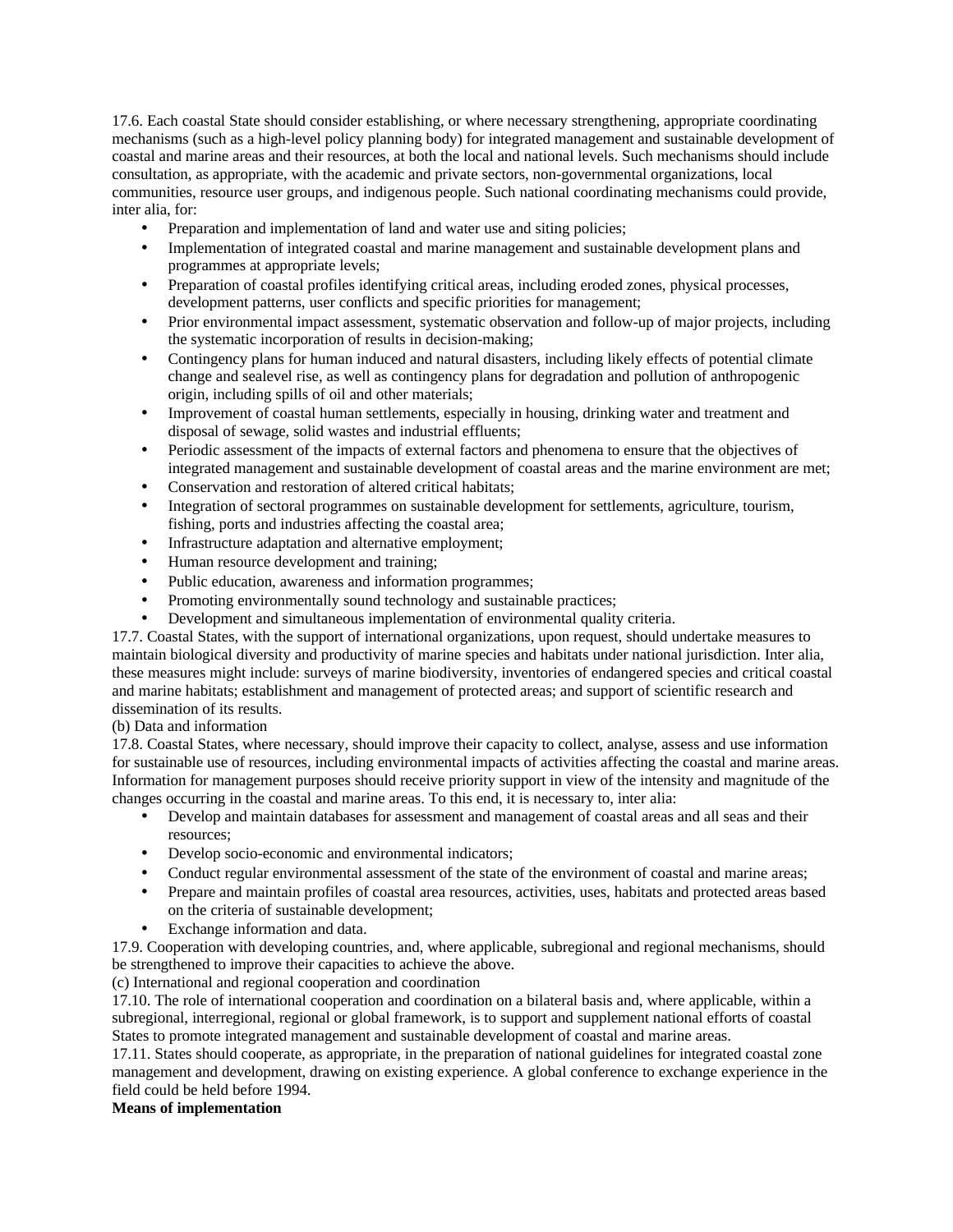(a) Financing and cost evaluation

17.12. The Conference secretariat has estimated the average total annual cost (1993-2000) of implementing the activities of this programme to be about \$6 billion including about \$50 million from the international community on grant or concessional terms. These are indicative and order-of-magnitude estimates only and have not been reviewed by Governments. Actual costs and financial terms, including any that are non-concessional, will depend upon, inter alia, the specific strategies and programmes Governments decide upon for implementation.

(b) Scientific and technological means

17.13. States should cooperate in the development of necessary coastal systematic observation, research and information management systems. They should provide access to and transfer environmentally safe technologies and methodologies for sustainable development of coastal and marine areas to developing countries. They should also develop technologies and endogenous scientific and technological capacities.

17.14. International organizations, whether subregional, regional or global, as appropriate, should support coastal States, upon request, in these efforts, as indicated above, devoting special attention to developing countries. (c) Human resource development

17.15. Coastal States should promote and facilitate the organization of education and training in integrated coastal and marine management and sustainable development for scientists, technologists, managers (including communitybased managers) and users, leaders, indigenous peoples, fisherfolk, women and youth, among others. Management and development, as well as environmental protection concerns and local planning issues, should be incorporated in educational curricula and public awareness campaigns, with due regard to traditional ecological knowledge and socio-cultural values.

17.16. International organizations, whether subregional, regional or global, as appropriate, should support coastal States, upon request, in the areas indicated above, devoting special attention to developing countries. (d) Capacity-building

17.17. Full cooperation should be extended, upon request, to coastal States in their capacity-building efforts and, where appropriate, capacity-building should be included in bilateral and multilateral development cooperation. Coastal States may consider, inter alia:

- Ensuring capacity-building at the local level;
- Consulting on coastal and marine issues with local administrations, the business community, the academic sector, resource user groups and the general public;
- Coordinating sectoral programmes while building capacity;
- Identifying existing and potential capabilities, facilities and needs for human resources development and scientific and technological infrastructure;
- Developing scientific and technological means and research;
- Promoting and facilitating human resource development and education;
- Supporting "centres of excellence" in integrated coastal and marine resource management;
- Supporting pilot demonstration programmes and projects in integrated coastal and marine management.

# **B. Marine environmental protection**

#### **Basis for action**

17.18. Degradation of the marine environment can result from a wide range of sources. Land-based sources contribute 70 per cent of marine pollution, while maritime transport and dumping-at-sea activities contribute 10 per cent each. The contaminants that pose the greatest threat to the marine environment are, in variable order of importance and depending on differing national or regional situations, sewage, nutrients, synthetic organic compounds, sediments, litter and plastics, metals, radionuclides, oil/hydrocarbons and polycyclic aromatic hydrocarbons (PAHs). Many of the polluting substances originating from land-based sources are of particular concern to the marine environment since they exhibit at the same time toxicity, persistence and bioaccumulation in the food chain. There is currently no global scheme to address marine pollution from land-based sources. 17.19. Degradation of the marine environment can also result from a wide range of activities on land. Human settlements, land use, construction of coastal infrastructure, agriculture, forestry, urban development, tourism and industry can affect the marine environment. Coastal erosion and siltation are of particular concern. 17.20. Marine pollution is also caused by shipping and sea-based activities. Approximately 600,000 tons of oil enter the oceans each year as a result of normal shipping operations, accidents and illegal discharges. With respect to offshore oil and gas activities, currently machinery space discharges are regulated internationally and six regional conventions to control platform discharges have been under consideration. The nature and extent of environmental impacts from offshore oil exploration and production activities generally account for a very small proportion of

marine pollution.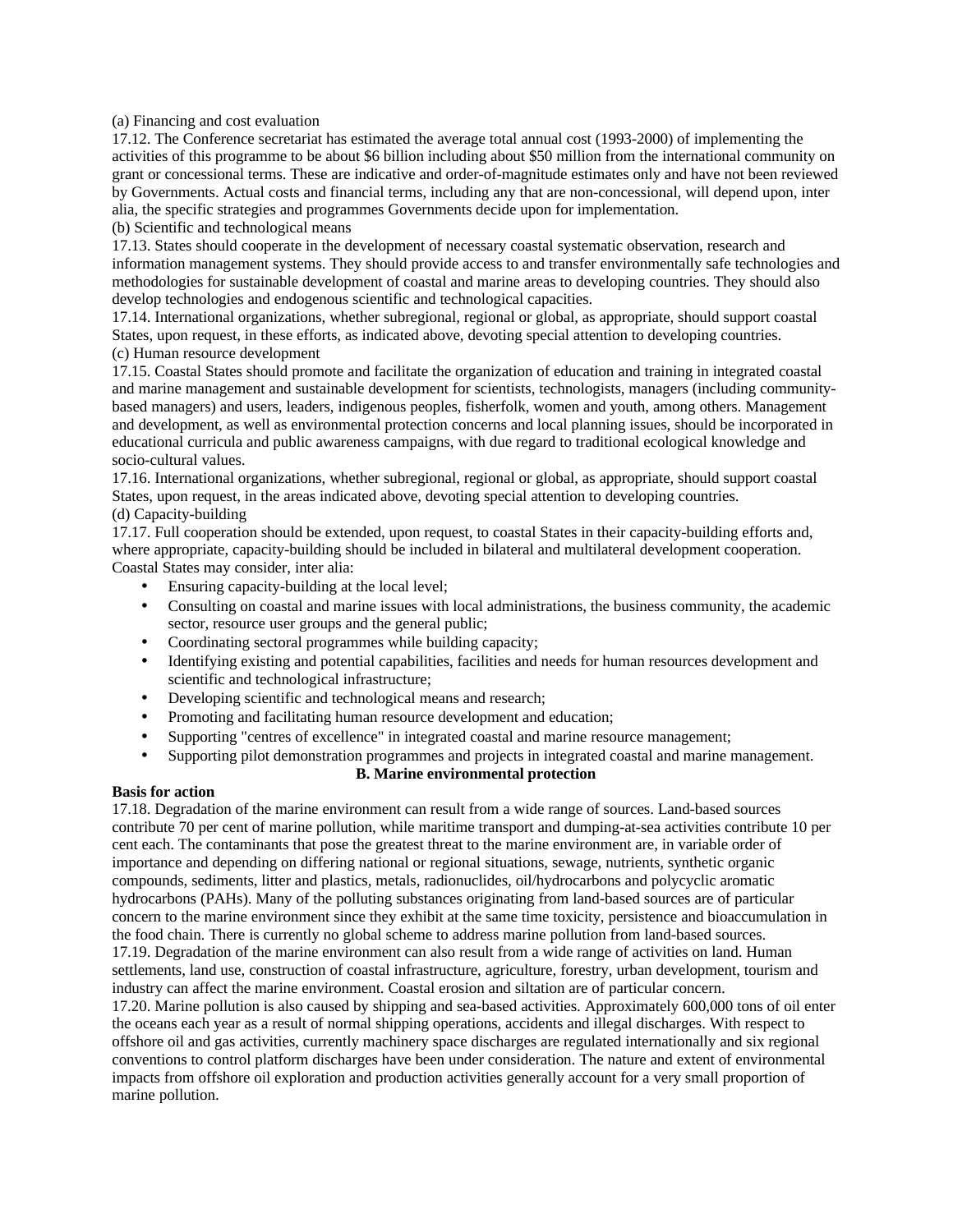17.21. A precautionary and anticipatory rather than a reactive approach is necessary to prevent the degradation of the marine environment. This requires, inter alia, the adoption of precautionary measures, environmental impact assessments, clean production techniques, recycling, waste audits and minimization, construction and/or improvement of sewage treatment facilities, quality management criteria for the proper handling of hazardous substances, and a comprehensive approach to damaging impacts from air, land and water. Any management framework must include the improvement of coastal human settlements and the integrated management and development of coastal areas.

# **Objectives**

17.22. States, in accordance with the provisions of the United Nations Convention on the Law of the Sea on protection and preservation of the marine environment, commit themselves, in accordance with their policies, priorities and resources, to prevent, reduce and control degradation of the marine environment so as to maintain and improve its life-support and productive capacities. To this end, it is necessary to:

- Apply preventive, precautionary and anticipatory approaches so as to avoid degradation of the marine environment, as well as to reduce the risk of long-term or irreversible adverse effects upon it;
- Ensure prior assessment of activities that may have significant adverse impacts upon the marine environment;
- Integrate protection of the marine environment into relevant general environmental, social and economic development policies;
- Develop economic incentives, where appropriate, to apply clean technologies and other means consistent with the internalization of environmental costs, such as the polluter pays principle, so as to avoid degradation of the marine environment;
- Improve the living standards of coastal populations, particularly in developing countries, so as to contribute to reducing the degradation of the coastal and marine environment.

17.23. States agree that provision of additional financial resources, through appropriate international mechanisms, as well as access to cleaner technologies and relevant research, would be necessary to support action by developing countries to implement this commitment.

#### **Activities**

#### (a) Management-related activities

Prevention, reduction and control of degradation of the marine environment from land-based activities 17.24. In carrying out their commitment to deal with degradation of the marine environment from land-based activities, States should take action at the national level and, where appropriate, at the regional and subregional levels, in concert with action to implement programme area A, and should take account of the Montreal Guidelines for the Protection of the Marine Environment from Land-Based Sources.

17.25. To this end, States, with the support of the relevant international environmental, scientific, technical and financial organizations, should cooperate, inter alia, to:

- Consider updating, strengthening and extending the Montreal Guidelines, as appropriate;
- Assess the effectiveness of existing regional agreements and action plans, where appropriate, with a view to identifying means of strengthening action, where necessary, to prevent, reduce and control marine degradation caused by land-based activities;
- Initiate and promote the development of new regional agreements, where appropriate;
- Develop means of providing guidance on technologies to deal with the major types of pollution of the marine environment from land-based sources, according to the best scientific evidence;
- Develop policy guidance for relevant global funding mechanisms;
- Identify additional steps requiring international cooperation.

17.26. The UNEP Governing Council is invited to convene, as soon as practicable, an intergovernmental meeting on protection of the marine environment from land-based activities.

17.27. As concerns sewage, priority actions to be considered by States may include:

- Incorporating sewage concerns when formulating or reviewing coastal development plans, including human settlement plans;
- Building and maintaining sewage treatment facilities in accordance with national policies and capacities and international cooperation available;
- Locating coastal outfalls so as to maintain an acceptable level of environmental quality and to avoid exposing shell fisheries, water intakes and bathing areas to pathogens;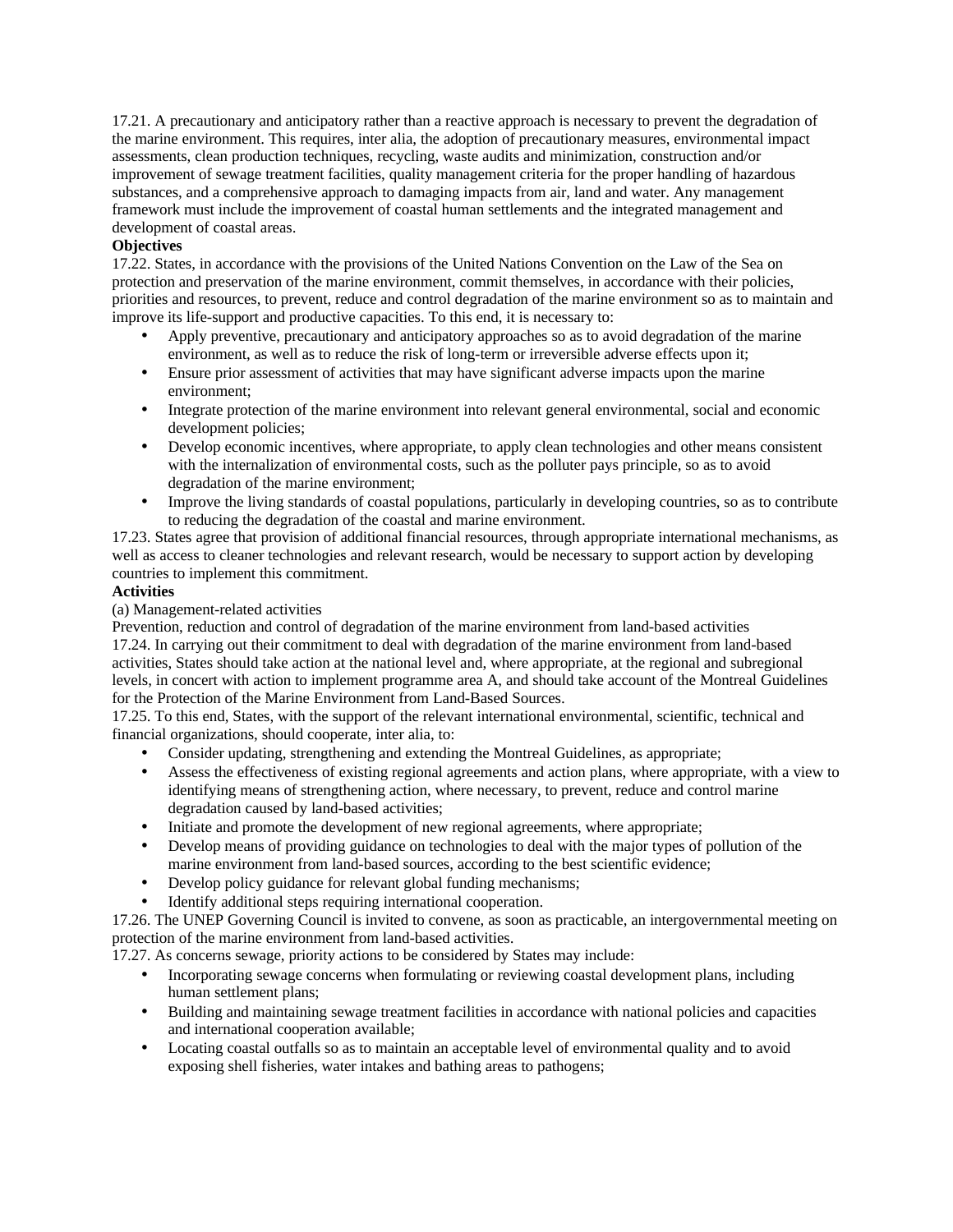- Promoting environmentally sound co-treatments of domestic and compatible industrial effluents, with the introduction, where practicable, of controls on the entry of effluents that are not compatible with the system;
- Promoting primary treatment of municipal sewage discharged to rivers, estuaries and the sea, or other solutions appropriate to specific sites;
- Establishing and improving local, national, subregional and regional, as necessary, regulatory and monitoring programmes to control effluent discharge, using minimum sewage effluent guidelines and water quality criteria and giving due consideration to the characteristics of receiving bodies and the volume and type of pollutants.

17.28. As concerns other sources of pollution, priority actions to be considered by States may include:

- Establishing or improving, as necessary, regulatory and monitoring programmes to control effluent discharges and emissions, including the development and application of control and recycling technologies;
- Promoting risk and environmental impact assessments to help ensure an acceptable level of environmental quality;
- Promoting assessment and cooperation at the regional level, where appropriate, with respect to the input of point source pollutants from new installations;
- Eliminating the emission or discharge of organohalogen compounds that threaten to accumulate to dangerous levels in the marine environment;
- Reducing the emission or discharge of other synthetic organic compounds that threaten to accumulate to dangerous levels in the marine environment;
- Promoting controls over anthropogenic inputs of nitrogen and phosphorus that enter coastal waters where such problems as eutrophication threaten the marine environment or its resources;
- Cooperating with developing countries, through financial and technological support, to maximize the best practicable control and reduction of substances and wastes that are toxic, persistent or liable to bioaccumulate and to establish environmentally sound land-based waste disposal alternatives to sea dumping;
- Cooperating in the development and implementation of environmentally sound land-use techniques and practices to reduce run-off to water-courses and estuaries which would cause pollution or degradation of the marine environment;
- Promoting the use of environmentally less harmful pesticides and fertilizers and alternative methods for pest control, and considering the prohibition of those found to be environmentally unsound;
- Adopting new initiatives at national, subregional and regional levels for controlling the input of non-point source pollutants, which require broad changes in sewage and waste management, agricultural practices, mining, construction and transportation.

17.29. As concerns physical destruction of coastal and marine areas causing degradation of the marine environment, priority actions should include control and prevention of coastal erosion and siltation due to anthropogenic factors related to, inter alia, land-use and construction techniques and practices. Watershed management practices should be promoted so as to prevent, control and reduce degradation of the marine environment.

Prevention, reduction and control of degradation of the marine environment from sea-based activities 17.30. States, acting individually, bilaterally, regionally or multilaterally and within the framework of IMO and other relevant international organizations, whether subregional, regional or global, as appropriate, should assess the need for additional measures to address degradation of the marine environment:

- From shipping, by:
	- Supporting wider ratification and implementation of relevant shipping conventions and protocols;
	- Facilitating the processes in (i), providing support to individual States upon request to help them overcome the obstacles identified by them;
	- Cooperating in monitoring marine pollution from ships, especially from illegal discharges (e.g., aerial surveillance), and enforcing MARPOL discharge, provisions more rigorously;
	- )Assessing the state of pollution caused by ships in particularly sensitive areas identified by IMO and taking action to implement applicable measures, where necessary, within such areas to ensure compliance with generally accepted international regulations;
	- Taking action to ensure respect of areas designated by coastal States, within their exclusive economic zones, consistent with international law, in order to protect and preserve rare or fragile ecosystems, such as coral reefs and mangroves;
	- Considering the adoption of appropriate rules on ballast water discharge to prevent the spread of non-indigenous organisms;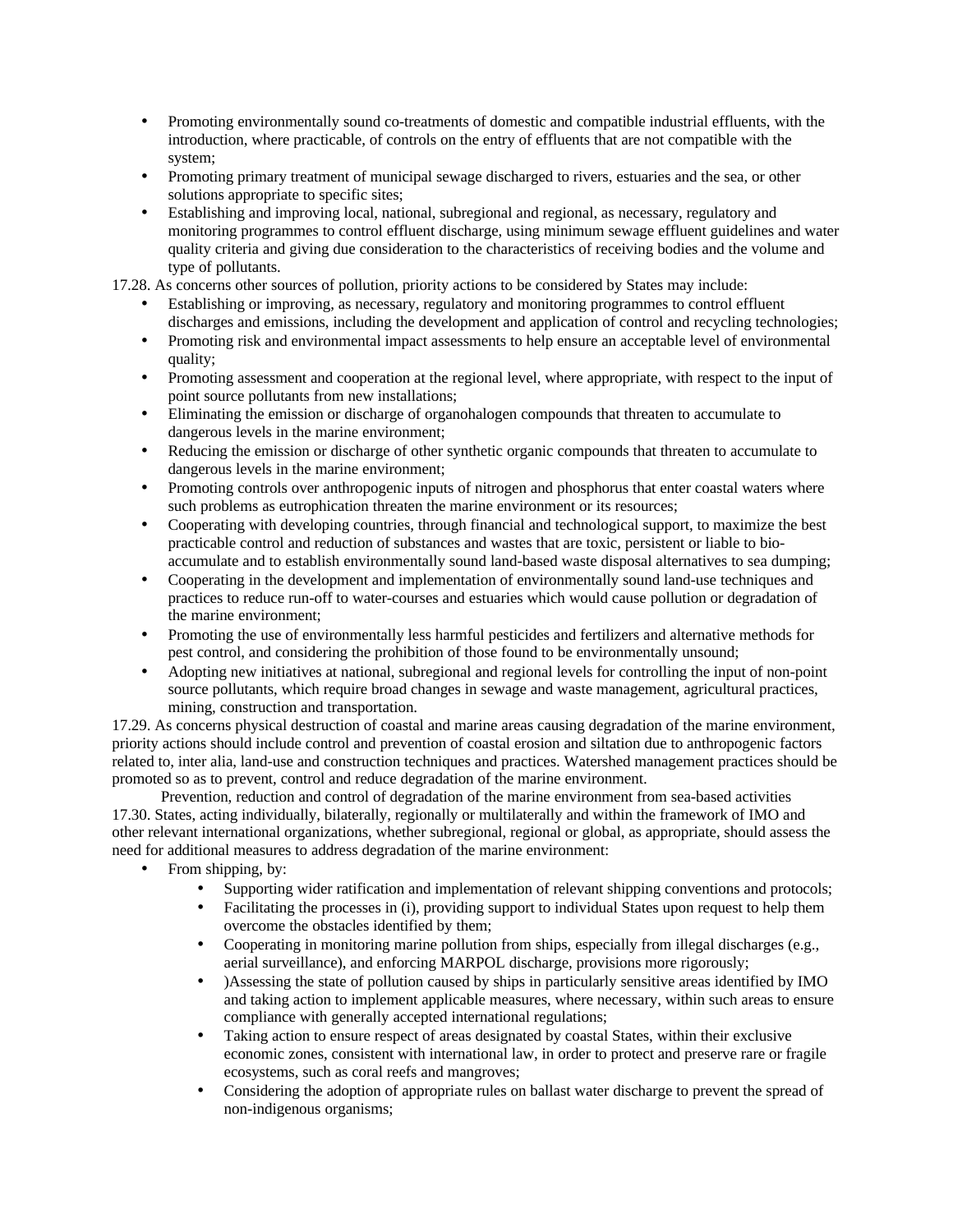- Promoting navigational safety by adequate charting of coasts and ship-routing, as appropriate;
- Assessing the need for stricter international regulations to further reduce the risk of accidents and pollution from cargo ships (including bulk carriers);
- Encouraging IMO and IAEA to work together to complete consideration of a code on the carriage of irradiated nuclear fuel in flasks on board ships;
- Revising and updating the IMO Code of Safety for Nuclear Merchant Ships and considering how best to implement a revised code;
- Supporting the ongoing activity within IMO regarding development of appropriate measures for reducing air pollution from ships;
- Supporting the ongoing activity within IMO regarding the development of an international regime governing the transportation of hazardous and noxious substances carried by ships and further considering whether the compensation funds similar to the ones established under the Fund Convention would be appropriate in respect of pollution damage caused by substances other than oil;
- From dumping, by:
	- Supporting wider ratification, implementation and participation in relevant Conventions on dumping at sea, including early conclusion of a future strategy for the London Dumping Convention;
	- Encouraging the London Dumping Convention parties to take appropriate steps to stop ocean dumping and incineration of hazardous substances;
- From offshore oil and gas platforms, by assessing existing regulatory measures to address discharges, emissions and safety and assessing the need for additional measures;
- From ports, by facilitating establishment of port reception facilities for the collection of oily and chemical residues and garbage from ships, especially in MARPOL special areas, and promoting the establishment of smaller scale facilities in marinas and fishing harbours.

17.31. IMO and as appropriate, other competent United Nations organizations, when requested by the States concerned, should assess, where appropriate, the state of marine pollution in areas of congested shipping, such as heavily used international straits, with a view to ensuring compliance with generally accepted international regulations, particularly those related to illegal discharges from ships, in accordance with the provisions of Part III of the United Nations Convention on the Law of the Sea.

17.32. States should take measures to reduce water pollution caused by organotin compounds used in anti-fouling paints.

17.33. States should consider ratifying the Convention on Oil Pollution Preparedness, Response and Cooperation, which addresses, inter alia, the development of contingency plans on the national and international level, as appropriate, including provision of oil-spill response material and training of personnel, including its possible extension to chemical spill response.

17.34. States should intensify international cooperation to strengthen or establish, where necessary, regional oil/chemical-spill response centres and/or, as appropriate, mechanisms in cooperation with relevant subregional, regional or global intergovernmental organizations and, where appropriate, industry-based organizations. (b) Data and information

17.35. States should, as appropriate, and in accordance with the means at their disposal and with due regard for their technical and scientific capacity and resources, make systematic observations on the state of the marine environment. To this end, States should, as appropriate, consider:

- Establishing systematic observation systems to measure marine environmental quality, including causes and effects of marine degradation, as a basis for management;
- Regularly exchanging information on marine degradation caused by land-based and sea-based activities and on actions to prevent, control and reduce such degradation;
- Supporting and expanding international programmes for systematic observations such as the mussel watch programme, building on existing facilities with special attention to developing countries;
- Establishing a clearing-house on marine pollution control information, including processes and technologies to address marine pollution control and to support their transfer to developing countries and other countries with demonstrated needs;
- Establishing a global profile and database providing information on the sources, types, amounts and effects of pollutants reaching the marine environment from land-based activities in coastal areas and sea-based sources;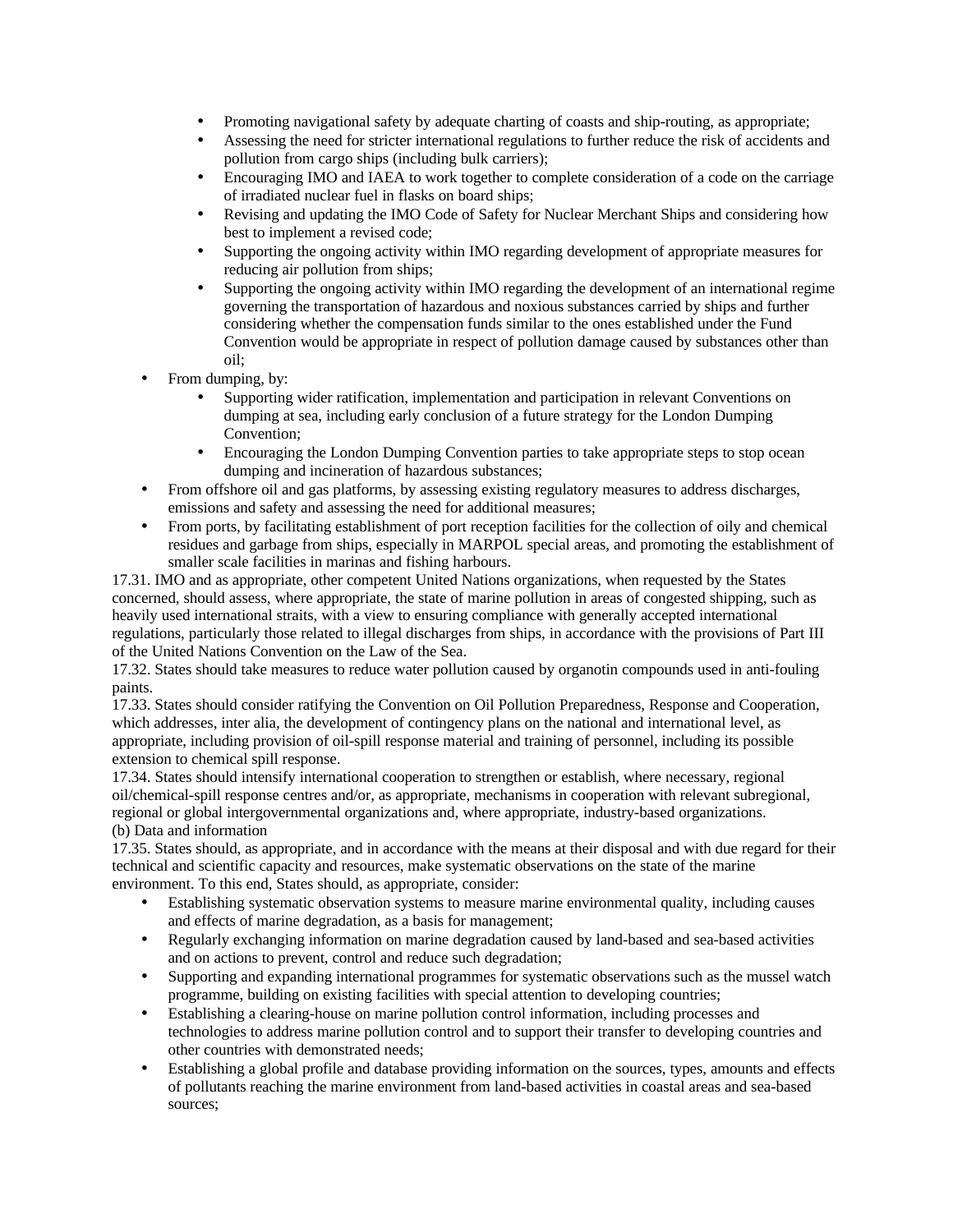• Allocating adequate funding for capacity-building and training programmes to ensure the full participation of developing countries, in particular, in any international scheme under the organs and organizations of the United Nations system for the collection, analysis and use of data and information.

# **Means of implementation**

# (a) Financing and cost evaluation

17.36. The Conference secretariat has estimated the average total annual cost (1993-2000) of implementing the activities of this programme to be about \$200 million from the international community on grant or concessional terms. These are indicative and order-of-magnitude estimates only and have not been reviewed by Governments. Actual costs and financial terms, including any that are non-concessional, will depend upon, inter alia, the specific strategies and programmes Governments decide upon for implementation.

(b) Scientific and technological means

17.37. National, subregional and regional action programmes will, where appropriate, require technology transfer, in conformity with chapter 34, and financial resources, particularly where developing countries are concerned, including:

- Assistance to industries in identifying and adopting clean production or cost-effective pollution control technologies;
- Planning development and application of low-cost and low-maintenance sewage installation and treatment technologies for developing countries;
- Equipment of laboratories to observe systematically human and other impacts on the marine environment;
- Identification of appropriate oil- and chemical-spill control materials, including low-cost locally available materials and techniques, suitable for pollution emergencies in developing countries;
- Study of the use of persistent organohalogens that are liable to accumulate in the marine environment to identify those that cannot be adequately controlled and to provide a basis for a decision on a time schedule for phasing them out as soon as practicable;
- Establishment of a clearing-house for information on marine pollution control, including processes and technologies to address marine pollution control, and support for their transfer to developing and other countries with demonstrated needs.

# (c) Human resource development

17.38. States individually or in cooperation with each other and with the support of international organizations, whether subregional, regional or global, as appropriate, should:

- Provide training for critical personnel required for the adequate protection of the marine environment as identified by training needs' surveys at the national, regional or subregional levels;
- Promote the introduction of marine environmental protection topics into the curriculum of marine studies programmes;
- Establish training courses for oil- and chemical-spill response personnel, in cooperation, where appropriate, with the oil and chemical industries;
- Conduct workshops on environmental aspects of port operations and development;
- Strengthen and provide secure financing for new and existing specialized international centres of professional maritime education;
- States should, through bilateral and multilateral cooperation, support and supplement the national efforts of developing countries as regards human resource development in relation to prevention and reduction of degradation of the marine environment.

(d) Capacity-building

17.39. National planning and coordinating bodies should be given the capacity and authority to review all landbased activities and sources of pollution for their impacts on the marine environment and to propose appropriate control measures.

17.40. Research facilities should be strengthened or, where appropriate, developed in developing countries for systematic observation of marine pollution, environmental impact assessment and development of control recommendations and should be managed and staffed by local experts.

17.41. Special arrangements will be needed to provide adequate financial and technical resources to assist developing countries in preventing and solving problems associated with activities that threaten the marine environment.

17.42. An international funding mechanism should be created for the application of appropriate sewage treatment technologies and building sewage treatment facilities, including grants or concessional loans from international agencies and appropriate regional funds, replenished at least in part on a revolving basis by user fees.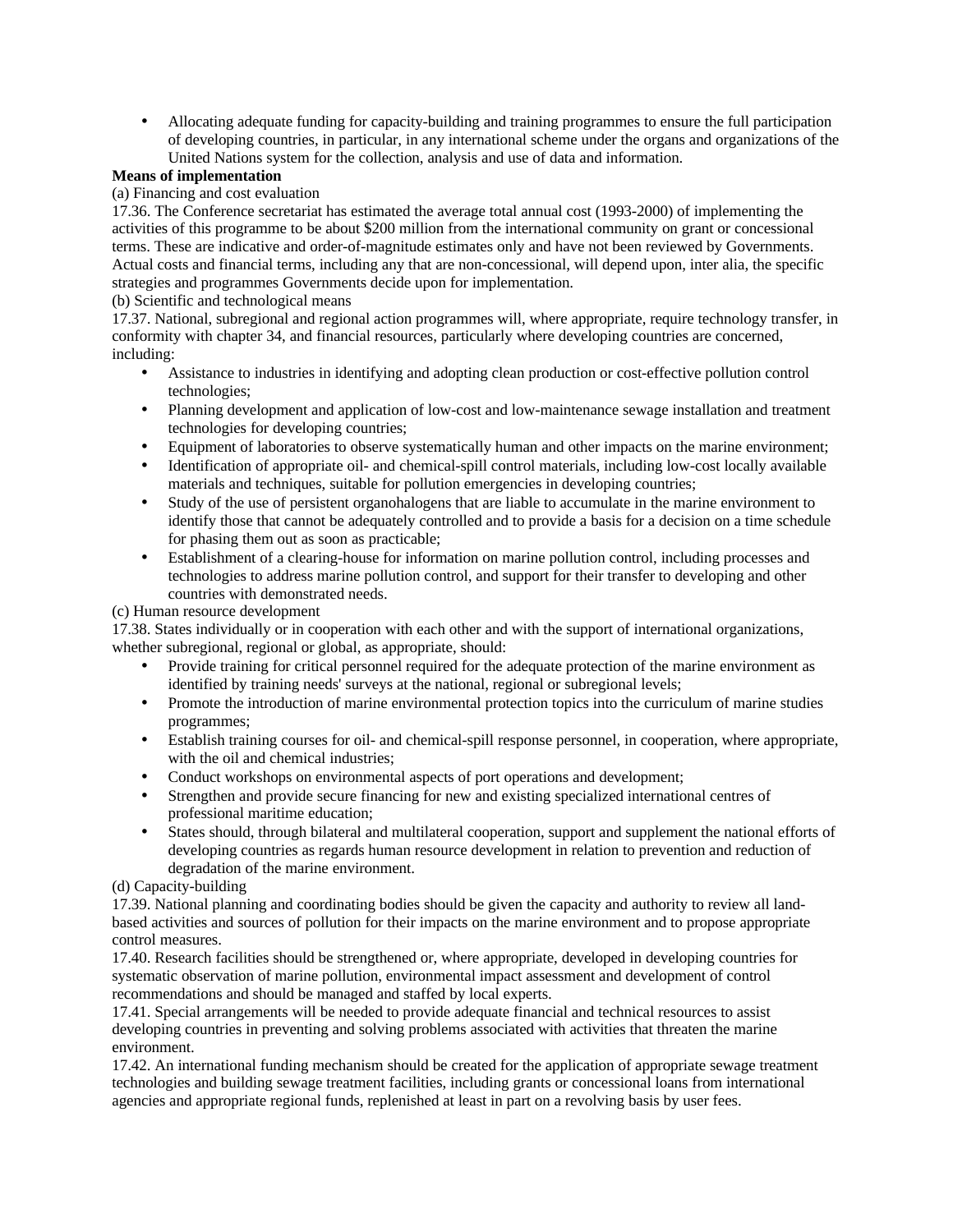17.43. In carrying out these programme activities, particular attention needs to be given to the problems of developing countries that would bear an unequal burden because of their lack of facilities, expertise or technical capacities.

# **C. Sustainable use and conservation of marine living resources of the high seas**

# **Basis for action**

17.44. Over the last decade, fisheries on the high seas have considerably expanded and currently represent approximately 5 per cent of total world landings. The provisions of the United Nations Convention on the Law of the Sea on the marine living resources of the high seas sets forth rights and obligations of States with respect to conservation and utilization of those resources.

17.45. However, management of high seas fisheries, including the adoption, monitoring and enforcement of effective conservation measures, is inadequate in many areas and some resources are overutilized. There are problems of unregulated fishing, overcapitalization, excessive fleet size, vessel reflagging to escape controls, insufficiently selective gear, unreliable databases and lack of sufficient cooperation between States. Action by States whose nationals and vessels fish on the high seas, as well as cooperation at the bilateral, subregional, regional and global levels, is essential particularly for highly migratory species and straddling stocks. Such action and cooperation should address inadequacies in fishing practices, as well as in biological knowledge, fisheries statistics and improvement of systems for handling data. Emphasis should also be on multi-species management and other approaches that take into account the relationships among species, especially in addressing depleted species, but also in identifying the potential of underutilized or unutilized populations.

# **Objectives**

17.46. States commit themselves to the conservation and sustainable use of marine living resources on the high seas. To this end, it is necessary to:

- Develop and increase the potential of marine living resources to meet human nutritional needs, as well as social, economic and development goals;
- Maintain or restore populations of marine species at levels that can produce the maximum sustainable yield as qualified by relevant environmental and economic factors, taking into consideration relationships among species;
- Promote the development and use of selective fishing gear and practices that minimize waste in the catch of target species and minimize by-catch of non-target species;
- Ensure effective monitoring and enforcement with respect to fishing activities;
- Protect and restore endangered marine species;
- Preserve habitats and other ecologically sensitive areas;
- Promote scientific research with respect to the marine living resources in the high seas.

17.47. Nothing in paragraph 17.46 above restricts the right of a State or the competence of an international organization, as appropriate, to prohibit, limit or regulate the exploitation of marine mammals on the high seas more strictly than provided for in that paragraph. States shall cooperate with a view to the conservation of marine mammals and, in the case of cetaceans, shall in particular work through the appropriate international organizations for their conservation, management and study.

17.48. The ability of developing countries to fulfil the above objectives is dependent upon their capabilities, including the financial, scientific and technological means at their disposal. Adequate financial, scientific and technological cooperation should be provided to support action by them to implement these objectives. **Activities**

# (a) Management-related activities

17.49. States should take effective action, including bilateral and multilateral cooperation, where appropriate at the subregional, regional and global levels, to ensure that high seas fisheries are managed in accordance with the provisions of the United Nations Convention on the Law of the Sea. In particular, they should:

- Give full effect to these provisions with regard to fisheries populations whose ranges lie both within and beyond exclusive economic zones (straddling stocks);
- Give full effect to these provisions with regard to highly migratory species;
- Negotiate, where appropriate, international agreements for the effective management and conservation of fishery stocks;
- Define and identify appropriate management units;
- States should convene, as soon as possible, an intergovernmental conference under United Nations auspices, taking into account relevant activities at the subregional, regional and global levels, with a view to promoting effective implementation of the provisions of the United Nations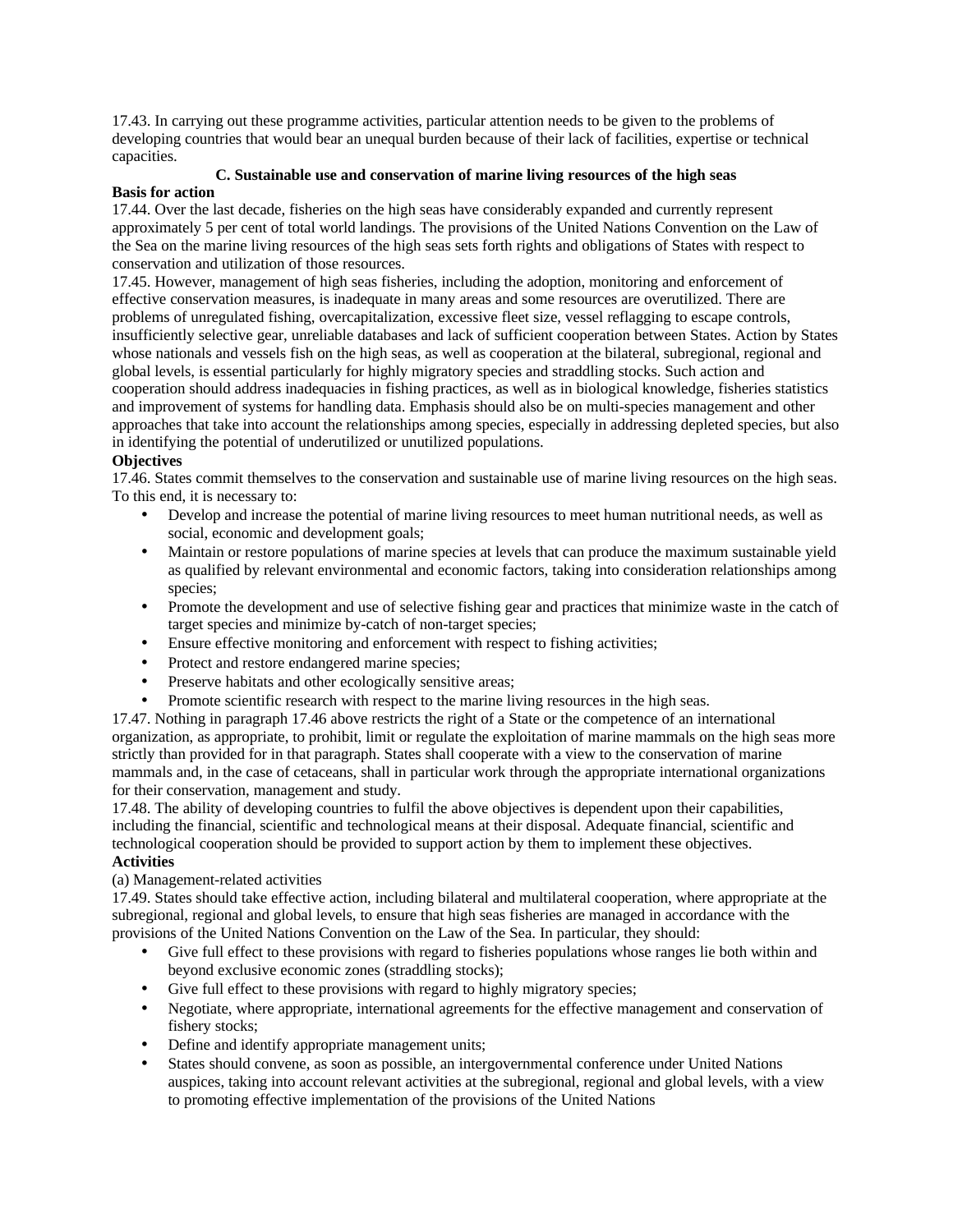Convention on the Law of the Sea on straddling fish stocks and highly migratory fish stocks. The conference, drawing, inter alia, on scientific and technical studies by FAO, should identify and assess existing problems related to the conservation and management of such fish stocks, and consider means of improving cooperation on fisheries among States, and formulate appropriate recommendations. The work and the results of the conference should be fully consistent with the provisions of the United Nations Convention on the Law of the Sea, in particular the rights and obligations of coastal States and States fishing on the high seas.

17.50. States should ensure that fishing activities by vessels flying their flags on the high seas take place in a manner so as to minimize incidental catch.

17.51. States should take effective action consistent with international law to monitor and control fishing activities by vessels flying their flags on the high seas to ensure compliance with applicable conservation and management rules, including full, detailed, accurate and timely reporting of catches and effort.

17.52. States should take effective action, consistent with international law, to deter reflagging of vessels by their nationals as a means of avoiding compliance with applicable conservation and management rules for fishing activities on the high seas.

17.53. States should prohibit dynamiting, poisoning and other comparable destructive fishing practices.

17.54. States should fully implement General Assembly resolution 46/215 on large-scale pelagic drift-net fishing. 17.55. States should take measures to increase the availability of marine living resources as human food by reducing wastage, post-harvest losses and discards, and improving techniques of processing, distribution and transportation. (b) Data and information

17.56. States, with the support of international organizations, whether subregional, regional or global, as appropriate, should cooperate to:

- Promote enhanced collection of data necessary for the conservation and sustainable use of the marine living resources of the high seas;
- Exchange on a regular basis up-to-date data and information adequate for fisheries assessment;
- Develop and share analytical and predictive tools, such as stock assessment and bioeconomic models;
- Establish or expand appropriate monitoring and assessment programmes.

(c) International and regional cooperation and coordination

17.57. States, through bilateral and multilateral cooperation and within the framework of subregional and regional fisheries bodies, as appropriate, and with the support of other international intergovernmental agencies, should assess high seas resource potentials and develop profiles of all stocks (target and non-target).

17.58. States should, where and as appropriate, ensure adequate coordination and cooperation in enclosed and semienclosed seas and between subregional, regional and global intergovernmental fisheries bodies.

17.59. Effective cooperation within existing subregional, regional or global fisheries bodies should be encouraged. Where such organizations do not exist, States should, as appropriate, cooperate to establish such organizations. 17.60. States with an interest in a high seas fishery regulated by an existing subregional and/or regional high seas fisheries organization of which they are not members should be encouraged to join that organization, where appropriate.

17.61. States recognize:

- The responsibility of the International Whaling Commission for the conservation and management of whale stocks and the regulation of whaling pursuant to the 1946 International Convention for the Regulation of Whaling;
- The work of the International Whaling Commission Scientific Committee in carrying out studies of large whales in particular, as well as of other cetaceans;
- The work of other organizations, such as the Inter-American Tropical Tuna Commission and the Agreement on Small Cetaceans in the Baltic and North Sea under the Bonn Convention, in the conservation, management and study of cetaceans and other marine mammals.

17.62. States should cooperate for the conservation, management and study of cetaceans.

# **Means of implementation**

# (a) Financing and cost evaluation

17.63. The Conference secretariat has estimated the average total annual cost (1993-2000) of implementing the activities of this programme to be about \$12 million from the international community on grant or concessional terms. These are indicative and order-of-magnitude estimates only and have not been reviewed by Governments. Actual costs and financial terms, including any that are non-concessional, will depend upon, inter alia, the specific strategies and programmes Governments decide upon for implementation.

(b) Scientific and technological means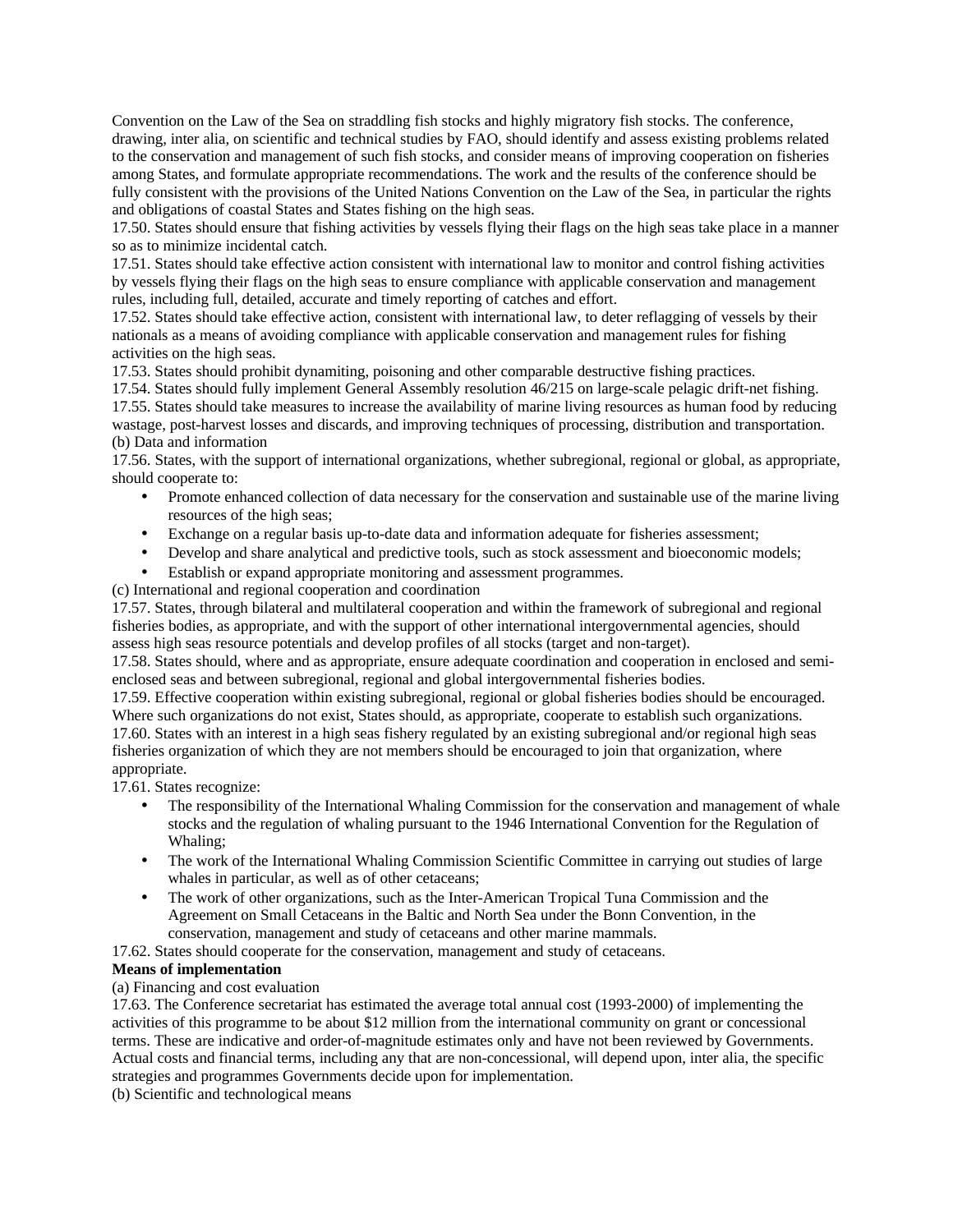17.64. States, with the support of relevant international organizations, where necessary, should develop collaborative technical and research programmes to improve understanding of the life cycles and migrations of species found on the high seas, including identifying critical areas and life stages.

17.65. States, with the support of relevant international organizations, whether subregional, regional or global, as appropriate, should:

- Develop databases on the high seas marine living resources and fisheries;
- Collect and correlate marine environmental data with high seas marine living resources data, including the impacts of regional and global changes brought about by natural causes and by human activities;
- Cooperate in coordinating research programmes to provide the knowledge necessary to manage high seas resources.

# (c) Human resource development

17.66. Human resource development at the national level should be targeted at both development and management of high seas resources, including training in high seas fishing techniques and in high seas resource assessment, strengthening cadres of personnel to deal with high seas resource management and conservation and related environmental issues, and training observers and inspectors to be placed on fishing vessels.

#### (d) Capacity-building

17.67. States, with the support, where appropriate, of relevant international organizations, whether subregional, regional or global, should cooperate to develop or upgrade systems and institutional structures for monitoring, control and surveillance, as well as the research capacity for assessment of marine living resource populations. 17.68. Special support, including cooperation among States, will be needed to enhance the capacities of developing countries in the areas of data and information, scientific and technological means, and human resource development in order to participate effectively in the conservation and sustainable utilization of high seas marine living resources.

# **D. Sustainable use and conservation of marine living resources under national jurisdiction**

#### **Basis for action**

17.69. Marine fisheries yield 80 to 90 million tons of fish and shellfish per year, 95 per cent of which is taken from waters under national jurisdiction. Yields have increased nearly fivefold over the past four decades. The provisions of the United Nations Convention on the Law of the Sea on marine living resources of the exclusive economic zone and other areas under national jurisdiction set forth rights and obligations of States with respect to conservation and utilization of those resources.

17.70. Marine living resources provide an important source of protein in many countries and their use is often of major importance to local communities and indigenous people. Such resources provide food and livelihoods to millions of people and, if sustainably utilized, offer increased potential to meet nutritional and social needs, particularly in developing countries. To realize this potential requires improved knowledge and identification of marine living resource stocks, particularly of underutilized and unutilized stocks and species, use of new technologies, better handling and processing facilities to avoid wastage, and improved quality and training of skilled personnel to manage and conserve effectively the marine living resources of the exclusive economic zone and other areas under national jurisdiction. Emphasis should also be on multi-species management and other approaches that take into account the relationships among species.

17.71. Fisheries in many areas under national jurisdiction face mounting problems, including local overfishing, unauthorized incursions by foreign fleets, ecosystem degradation, overcapitalization and excessive fleet sizes, underevaluation of catch, insufficiently selective gear, unreliable databases, and increasing competition between artisanal and large-scale fishing, and between fishing and other types of activities.

17.72. Problems extend beyond fisheries. Coral reefs and other marine and coastal habitats, such as mangroves and estuaries, are among the most highly diverse, integrated and productive of the Earth's ecosystems. They often serve important ecological functions, provide coastal protection, and are critical resources for food, energy, tourism and economic development. In many parts of the world, such marine and coastal systems are under stress or are threatened from a variety of sources, both human and natural.

#### **Objectives**

17.73. Coastal States, particularly developing countries and States whose economies are overwhelmingly dependent on the exploitation of the marine living resources of their exclusive economic zones, should obtain the full social and economic benefits from sustainable utilization of marine living resources within their exclusive economic zones and other areas under national jurisdiction.

17.74. States commit themselves to the conservation and sustainable use of marine living resources under national jurisdiction. To this end, it is necessary to:

• Develop and increase the potential of marine living resources to meet human nutritional needs, as well as social, economic and development goals;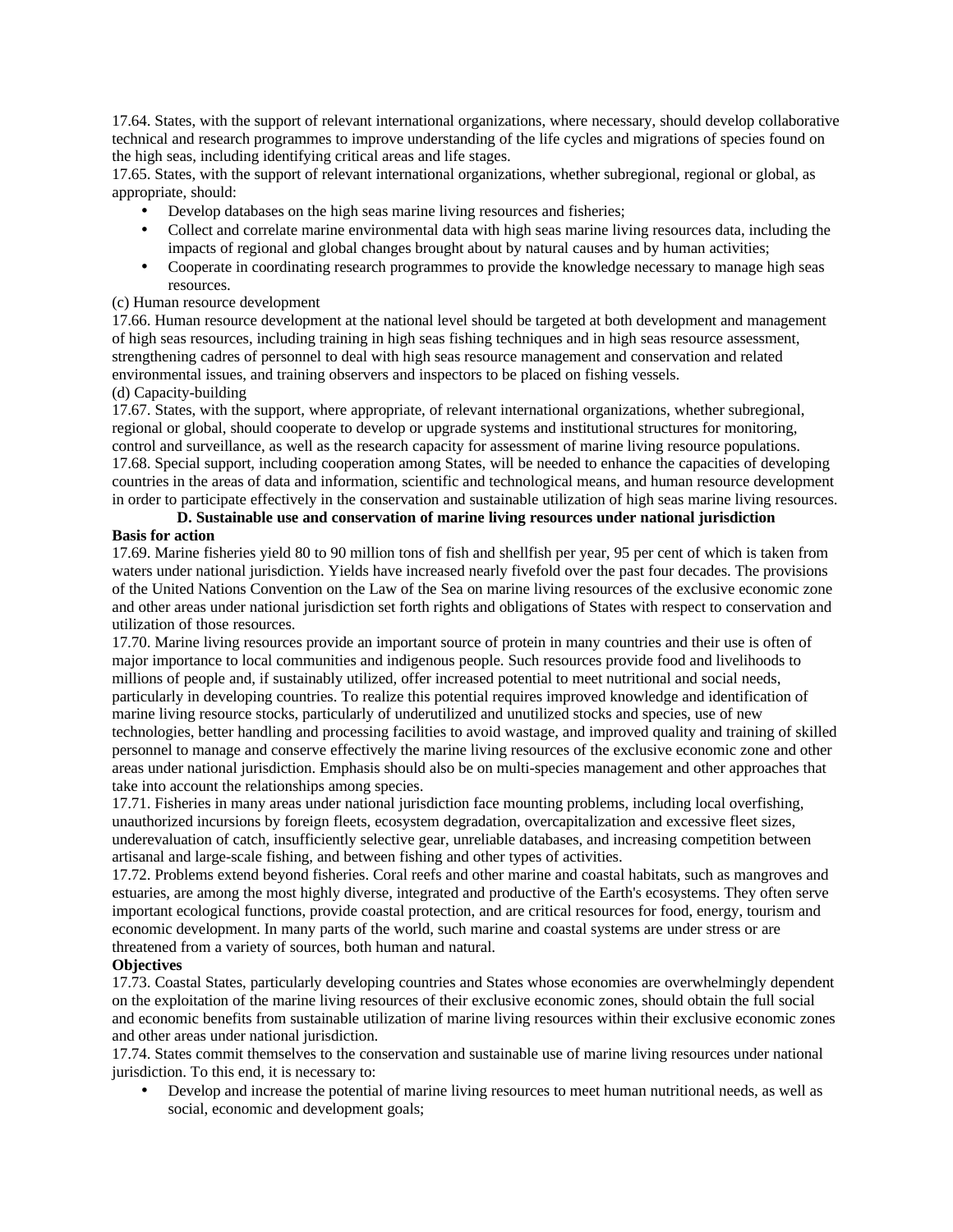- Take into account traditional knowledge and interests of local communities, small-scale artisanal fisheries and indigenous people in development and management programmes;
- Maintain or restore populations of marine species at levels that can produce the maximum sustainable yield as qualified by relevant environmental and economic factors, taking into consideration relationships among species;
- Promote the development and use of selective fishing gear and practices that minimize waste in the catch of target species and minimize by-catch of non-target species;
- Protect and restore endangered marine species;
- Preserve rare or fragile ecosystems, as well as habitats and other ecologically sensitive areas.

17.75. Nothing in paragraph 17.74 above restricts the right of a coastal State or the competence of an international organization, as appropriate, to prohibit, limit or regulate the exploitation of marine mammals more strictly than provided for in that paragraph. States shall cooperate with a view to the conservation of marine mammals and in the case of cetaceans shall in particular work through the appropriate international organizations for their conservation, management and study.

17.76. The ability of developing countries to fulfil the above objectives is dependent upon their capabilities, including the financial, scientific and technological means at their disposal. Adequate financial, scientific and technological cooperation should be provided to support action by them to implement these objectives. **Activities**

(a) Management-related activities

17.77. States should ensure that marine living resources of the exclusive economic zone and other areas under national jurisdiction are conserved and managed in accordance with the provisions of the United Nations Convention on the Law of the Sea.

17.78. States, in implementing the provisions of the United Nations Convention on the Law of the Sea, should address the issues of straddling stocks and highly migratory species, and, taking fully into account the objective set out in paragraph 17.73, access to the surplus of allowable catches.

17.79. Coastal States, individually or through bilateral and/or multilateral cooperation and with the support, as appropriate of international organizations, whether subregional, regional or global, should inter alia:

- Assess the potential of marine living resources, including underutilized or unutilized stocks and species, by developing inventories, where necessary, for their conservation and sustainable use;
- Implement strategies for the sustainable use of marine living resources, taking into account the special needs and interests of small-scale artisanal fisheries, local communities and indigenous people to meet human nutritional and other development needs;
- Implement, in particular in developing countries, mechanisms to develop mariculture, aquaculture and small-scale, deep-sea and oceanic fisheries within areas under national jurisdiction where assessments show that marine living resources are potentially available;
- Strengthen their legal and regulatory frameworks, where appropriate, including management, enforcement and surveillance capabilities, to regulate activities related to the above strategies;
- Take measures to increase the availability of marine living resources as human food by reducing wastage, post-harvest losses and discards, and improving techniques of processing, distribution and transportation;
- Develop and promote the use of environmentally sound technology under criteria compatible with the sustainable use of marine living resources, including assessment of the environmental impact of major new fishery practices;
- Enhance the productivity and utilization of their marine living resources for food and income.

17.80. Coastal States should explore the scope for expanding recreational and tourist activities based on marine living resources, including those for providing alternative sources of income. Such activities should be compatible with conservation and sustainable development policies and plans.

17.81. Coastal States should support the sustainability of small-scale artisanal fisheries. To this end, they should, as appropriate:

- Integrate small-scale artisanal fisheries development in marine and coastal planning, taking into account the interests and, where appropriate, encouraging representation of fishermen, small-scale fisherworkers, women, local communities and indigenous people;
- Recognize the rights of small-scale fishworkers and the special situation of indigenous people and local communities, including their rights to utilization and protection of their habitats on a sustainable basis;
- Develop systems for the acquisition and recording of traditional knowledge concerning marine living resources and environment and promote the incorporation of such knowledge into management systems.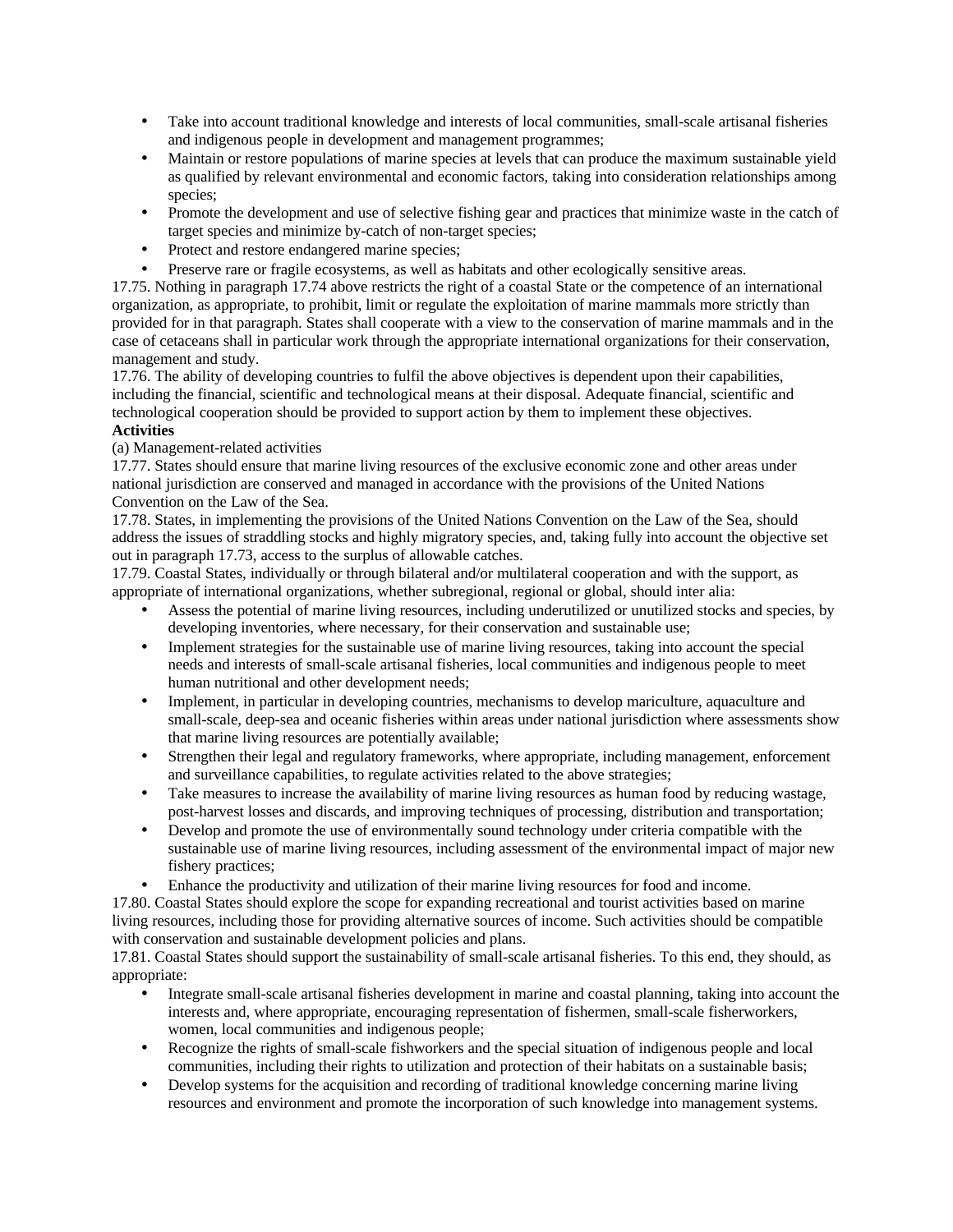17.82. Coastal States should ensure that, in the negotiation and implementation of international agreements on the development or conservation of marine living resources, the interests of local communities and indigenous people are taken into account, in particular their right to subsistence.

17.83. Coastal States, with the support, as appropriate, of international organizations should conduct analyses of the potential for aquaculture in marine and coastal areas under national jurisdiction and apply appropriate safeguards as to the introduction of new species. 17.84. States should prohibit dynamiting, poisoning and other comparable destructive fishing practices.

17.85. States should identify marine ecosystems exhibiting high levels of biodiversity and productivity and other critical habitat areas and should provide necessary limitations on use in these areas, through, inter alia, designation of protected areas. Priority should be accorded, as appropriate, to:

- Coral reef ecosystems;
- Estuaries;
- Temperate and tropical wetlands, including mangroves;
- Seagrass beds;
- Other spawning and nursery areas.

# (b) Data and information

17.86. States, individually or through bilateral and multilateral cooperation and with the support, as appropriate, of international organizations, whether subregional, regional or global, should:

- Promote enhanced collection and exchange of data necessary for the conservation and sustainable use of the marine living resources under national jurisdiction;
- Exchange on a regular basis up-to-date data and information necessary for fisheries assessment;
- Develop and share analytical and predictive tools, such as stock assessment and bioeconomic models;
- Establish or expand appropriate monitoring and assessment programmes;
- Complete or update marine biodiversity, marine living resource and critical habitat profiles of exclusive economic zones and other areas under national jurisdiction, taking account of changes in the environment brought about by natural causes and human activities.

(c) International and regional cooperation and coordination

17.87. States, through bilateral and multilateral cooperation, and with the support of relevant United Nations and other international organizations, should cooperate to:

- Develop financial and technical cooperation to enhance the capacities of developing countries in smallscale and oceanic fisheries, as well as in coastal aquaculture and mariculture;
- Promote the contribution of marine living resources to eliminate malnutrition and to achieve food selfsufficiency in developing countries, inter alia, by minimizing post-harvest losses and managing stocks for guaranteed sustainable yields;
- Develop agreed criteria for the use of selective fishing gear and practices to minimize waste in the catch of target species and minimize by-catch of non-target species;
- Promote seafood quality, including through national quality assurance systems for seafood, in order to promote access to markets, improve consumer confidence and maximize economic returns.

17.88. States should, where and as appropriate, ensure adequate coordination and cooperation in enclosed and semienclosed seas and between subregional, regional and global intergovernmental fisheries bodies. 17.89. States recognize:

- The responsibility of the International Whaling Commission for the conservation and management of whale stocks and the regulation of whaling pursuant to the 1946 International Convention for the Regulation of Whaling;
- The work of the International Whaling Commission Scientific Committee in carrying out studies of large whales in particular, as well as of other cetaceans;
- The work of other organizations, such as the Inter-American Tropical Tuna Commission and the Agreement on Small Cetaceans in the Baltic and North Sea under the Bonn Convention, in the conservation, management and study of cetaceans and other marine mammals.

17.90. States should cooperate for the conservation, management and study of cetaceans.

# **Means of implementation**

# (a) Financing and cost evaluation

17.91. The Conference secretariat has estimated the average total annual cost (1993-2000) of implementing the activities of this programme to be about \$6 billion, including about \$60 million from the international community on grant or concessional terms. These are indicative and order-of-magnitude estimates only and have not been reviewed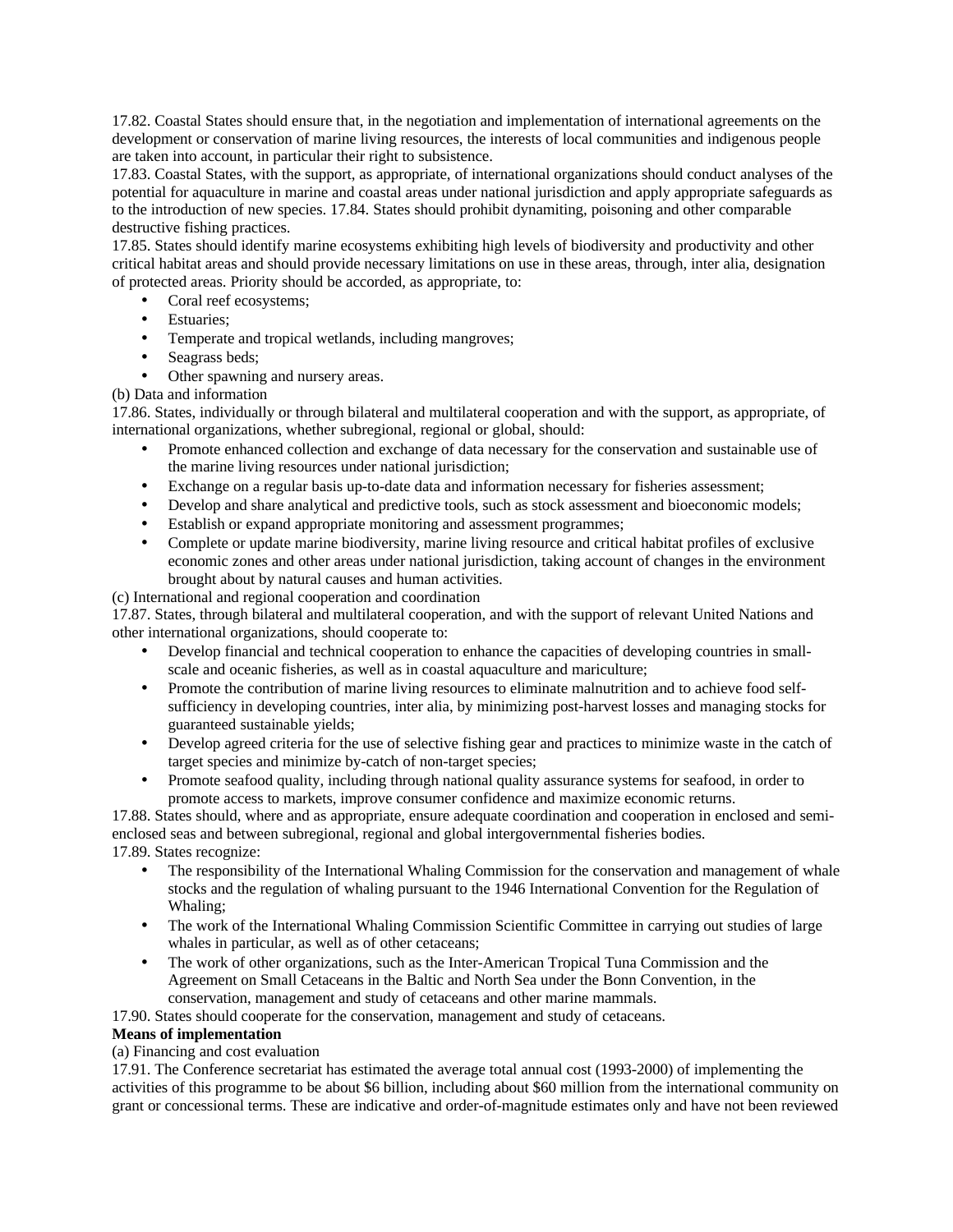by Governments. Actual costs will depend upon, inter alia, the specific strategies and programmes Governments decide upon for implementation.

(b) Scientific and technological means

17.92. States, with the support of relevant intergovernmental organizations, as appropriate, should:

- Provide for the transfer of environmentally sound technologies to develop fisheries, aquaculture and mariculture, particularly to developing countries;
- Accord special attention to mechanisms for transferring resource information and improved fishing and aquaculture technologies to fishing communities at the local level;
- Promote the study, scientific assessment and use of appropriate traditional management systems;
- Consider observing, as appropriate, the FAO/ICES Code of Practice for Consideration of Transfer and Introduction of Marine and Freshwater Organisms;
- Promote scientific research on marine areas of particular importance for marine living resources, such as areas of high diversity, endemism and productivity and migratory stopover points.

# (c) Human resource development

17.93. States individually, or through bilateral and multilateral cooperation and with the support of relevant international organizations, whether subregional, regional or global, as appropriate, should encourage and provide support for developing countries, inter alia, to:

- Expand multidisciplinary education, training and research on marine living resources, particularly in the social and economic sciences;
- Create training opportunities at national and regional levels to support artisanal (including subsistence) fisheries, to develop small-scale use of marine living resources and to encourage equitable participation of local communities, small-scale fish workers, women and indigenous people;

• Introduce topics relating to the importance of marine living resources in educational curricula at all levels. (d) Capacity-building

17.94. Coastal States, with the support of relevant subregional, regional and global agencies, where appropriate, should:

- Develop research capacities for assessment of marine living resource populations and monitoring;
- Provide support to local fishing communities, in particular those that rely on fishing for subsistence, indigenous people and women, including, as appropriate, the technical and financial assistance to organize, maintain, exchange and improve traditional knowledge of marine living resources and fishing techniques, and upgrade knowledge on marine ecosystems;
- Establish sustainable aquaculture development strategies, including environmental management in support of rural fish-farming communities;
- Develop and strengthen, where the need may arise, institutions capable of implementing the objectives and activities related to the conservation and management of marine living resources.

17.95. Special support, including cooperation among States, will be needed to enhance the capacities of developing countries in the areas of data and information, scientific and technological means and human resource development in order to enable them to participate effectively in the conservation and sustainable use of marine living resources under national jurisdiction.

#### **E. Addressing critical uncertainties for the management of the marine environment and climate change Basis for action**

17.96. The marine environment is vulnerable and sensitive to climate and atmospheric changes. Rational use and development of coastal areas, all seas and marine resources, as well as conservation of the marine environment, requires the ability to determine the present state of these systems and to predict future conditions. The high degree of uncertainty in present information inhibits effective management and limits the ability to make predictions and assess environmental change. Systematic collection of data on marine environmental parameters will be needed to apply integrated management approaches and to predict effects of global climate change and of atmospheric phenomena, such as ozone depletion, on living marine resources and the marine environment. In order to determine the role of the oceans and all seas in driving global systems and to predict natural and human-induced changes in marine and coastal environments, the mechanisms to collect, synthesize and disseminate information from research and systematic observation activities need to be restructured and reinforced considerably.

17.97. There are many uncertainties about climate change and particularly about sealevel rise. Small increases in sealevel have the potential of causing significant damage to small islands and low-lying coasts. Response strategies should be based on sound data. A long-term cooperative research commitment is needed to provide the data required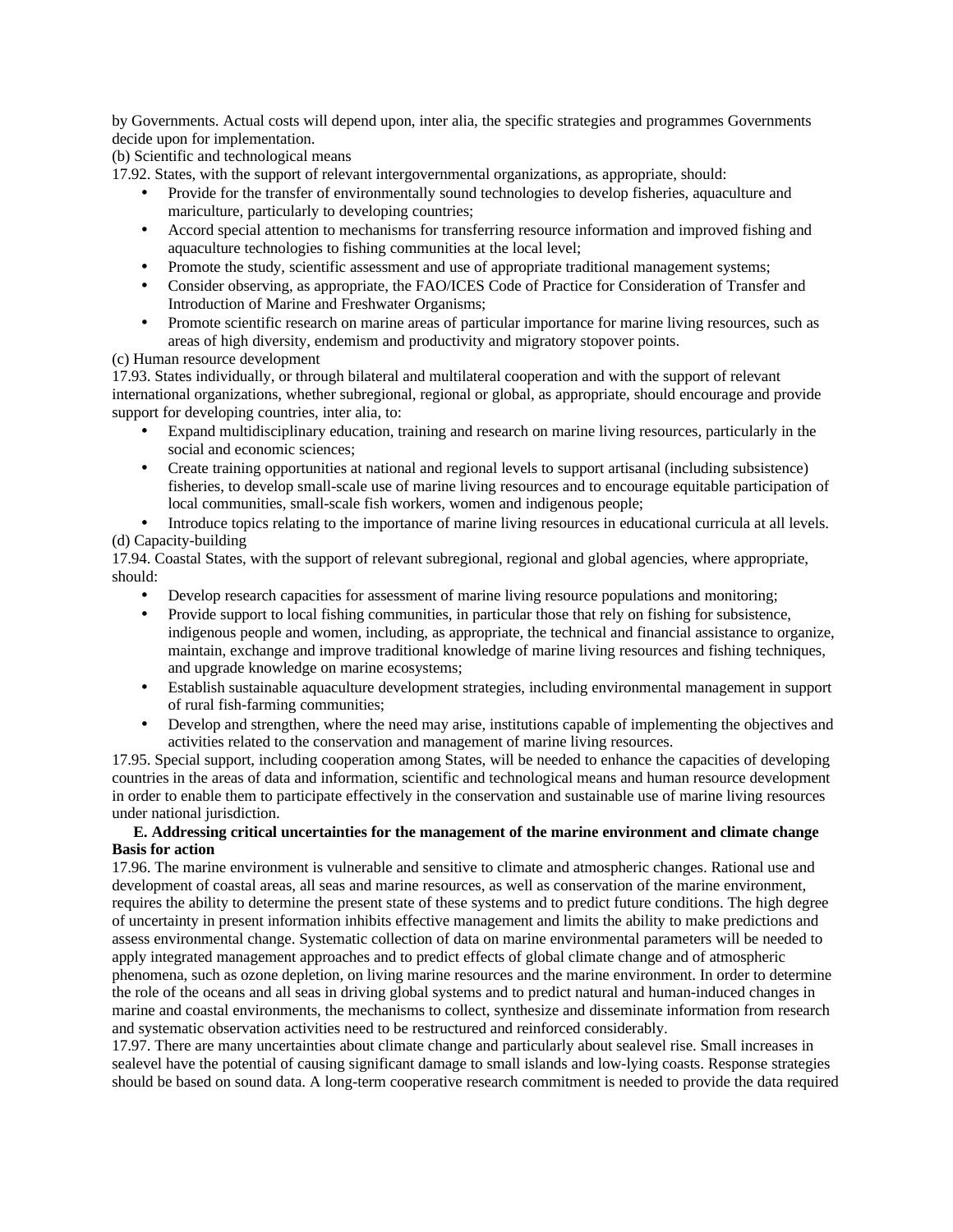for global climate models and to reduce uncertainty. Meanwhile, precautionary measures should be undertaken to diminish the risks and effects, particularly on small islands and on low-lying and coastal areas of the world. 17.98. Increased ultraviolet radiation derived from ozone depletion has been reported in some areas of the world. An assessment of its effects in the marine environment is needed to reduce uncertainty and to provide a basis for action.

#### **Objectives**

17.99. States, in accordance with provisions of the United Nations Convention on the Law of the Sea on marine scientific research, commit themselves to improve the understanding of the marine environment and its role on global processes. To this end, it is necessary to:

- Promote scientific research on and systematic observation of the marine environment within the limits of national jurisdiction and high seas, including interactions with atmospheric phenomena, such as ozone depletion;
- Promote exchange of data and information resulting from scientific research and systematic observation and from traditional ecological knowledge and ensure its availability to policy makers and the public at the national level;
- Cooperate with a view to the development of standard inter-calibrated procedures, measuring techniques, data storage and management capabilities for scientific research on and systematic observation of the marine environment.

#### **Activities**

(a) Management-related activities

17.100. States should consider, inter alia:

- Coordinating national and regional observation programmes for coastal and near-shore phenomena related to climate change and for research parameters essential for marine and coastal management in all regions;
- Providing improved forecasts of marine conditions for the safety of inhabitants of coastal areas and for the efficiency of maritime operations;
- Cooperating with a view to adopting special measures to cope with and adapt to potential climate change and sealevel rise, including the development of globally accepted methodologies for coastal vulnerability assessment, modelling and response strategies particularly for priority areas, such as small islands and lowlying and critical coastal areas;
- Identifying ongoing and planned programmes of systematic observation of the marine environment, with a view to integrating activities and establishing priorities to address critical uncertainties for oceans and all seas;
- Initiating a programme of research to determine the marine biological effects of increased levels of ultraviolet rays due to the depletion of the stratospheric ozone layer and to evaluate the possible effects.

17.101. Recognizing the important role that oceans and all seas play in attenuating potential climate change, IOC and other relevant competent United Nations bodies, with the support of countries having the resources and expertise, should carry out analysis, assessments and systematic observation of the role of oceans as a carbon sink. (b) Data and information

17.102. States should consider, inter alia:

- Increasing international cooperation particularly with a view to strengthening national scientific and technological capabilities for analysing, assessing and predicting global climate and environmental change;
- Supporting the role of the IOC in cooperation with WMO, UNEP and other international organizations in the collection, analysis and distribution of data and information from the oceans and all seas, including as appropriate, through the Global Ocean Observing System, giving special attention to the need for IOC to develop fully the strategy for providing training and technical assistance for developing countries through its Training, Education and Mutual Assistance (TEMA) programme;
- Creating national multisectoral information bases, covering the results of research and systematic observation programmes;
- Linking these databases to existing data and information services and mechanisms, such as World Weather Watch and Earthwatch;
- Cooperating with a view to the exchange of data and information and its storage and archiving through the world and regional data centres;
- Cooperating to ensure full participation of developing countries, in particular, in any international scheme under the organs and organizations of the United Nations system for the collection, analysis and use of data and information.

(c) International and regional cooperation and coordination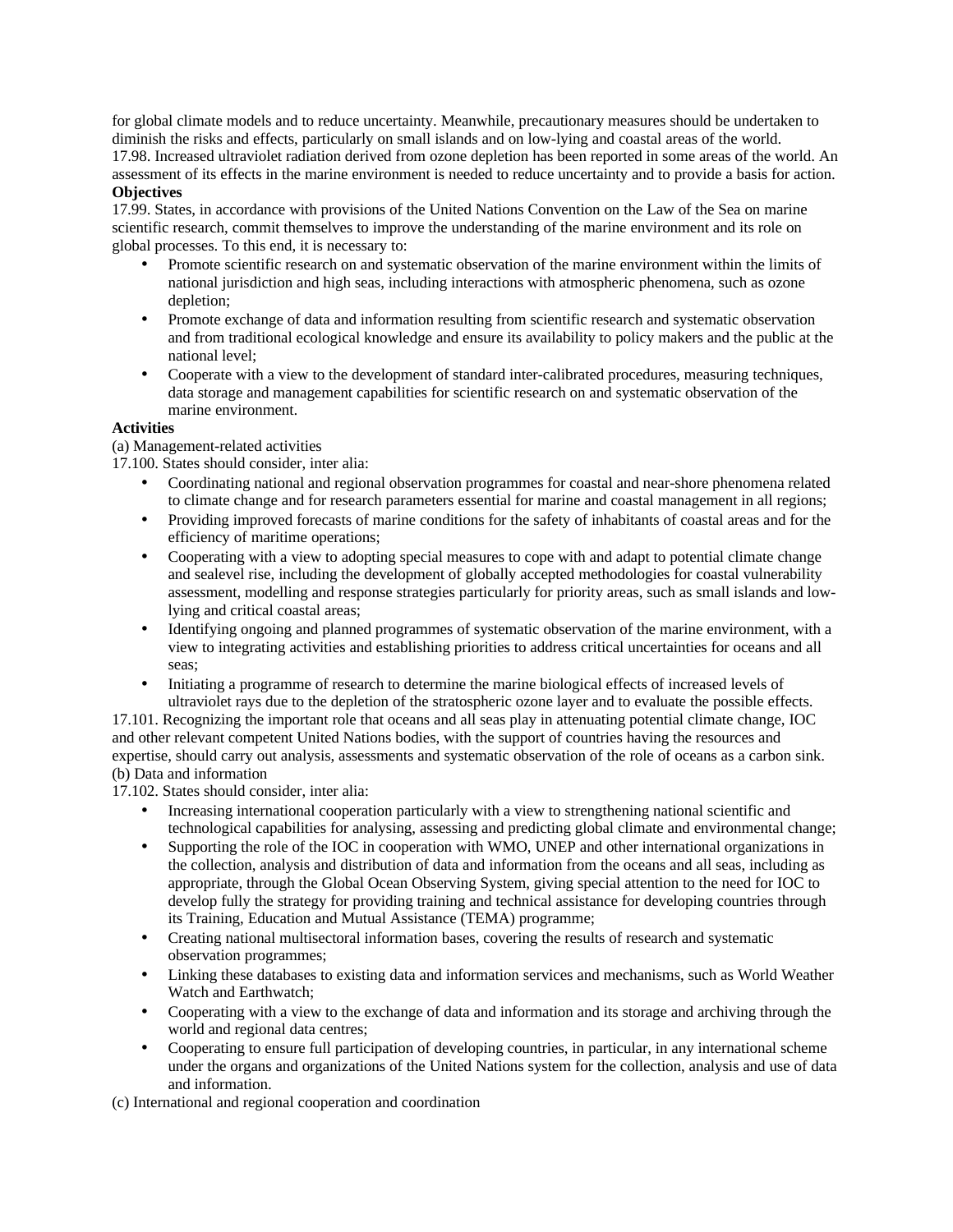17.103. States should consider bilaterally and multilaterally and in cooperation with international organizations, whether subregional, regional, interregional or global, where appropriate:

- Providing technical cooperation in developing the capacity of coastal and island States for marine research and systematic observation and for using its results;
- Strengthening existing national institutions and creating, where necessary, international analysis and prediction mechanisms in order to prepare and exchange regional and global oceanographic analyses and forecasts and to provide facilities for international research and training at national, subregional and regional levels, where applicable.

17.104. In recognition of the value of Antarctica as an area for the conduct of scientific research, in particular research essential to understanding the global environment, States carrying out such research activities in Antarctica should, as provided for in Article III of the Antarctic Treaty, continue to:

- Ensure that data and information resulting from such research are freely available to the international community;
- Enhance access of the international scientific community and specialized agencies of the United Nations to such data and information, including the encouragement of periodic seminars and symposia.

17.105. States should strengthen high-level inter-agency, subregional, regional and global coordination, as appropriate, and review mechanisms to develop and integrate systematic observation networks. This would include:

- Review of existing regional and global databases;
- Mechanisms to develop comparable and compatible techniques, validate methodologies and measurements, organize regular scientific reviews, develop options for corrective measures, agree on formats for presentation and storage, and communicate the information gathered to potential users;
- Systematic observation of coastal habitats and sealevel changes, inventories of marine pollution sources and reviews of fisheries statistics;
- Organization of periodic assessments of ocean and all seas and coastal area status and trends.

17.106. International cooperation, through relevant organizations within the United Nations system, should support countries to develop and integrate regional systematic long-term observation programmes, when applicable, into the Regional Seas Programmes in a coordinated fashion to implement, where appropriate, subregional, regional and global observing systems based on the principle of exchange of data. One aim should be the predicting of the effects of climate-related emergencies on existing coastal physical and socio-economic infrastructure.

17.107. Based on the results of research on the effects of the additional ultraviolet radiation reaching the Earth's surface, in the fields of human health, agriculture and marine environment, States and international organizations should consider taking appropriate remedial measures.

# **Means of implementation**

# (a) Financing and cost evaluation

17.108. The Conference secretariat has estimated the average total annual cost (1993-2000) of implementing the activities of this programme to be about \$750 million, including about \$480 million from the international community on grant or concessional terms. These are indicative and order-of-magnitude estimates only and have not been reviewed by Governments. Actual costs and financial terms, including any that are non-concessional, will depend upon, inter alia, the specific strategies and programmes Governments decide upon for implementation. 17.109. Developed countries should provide the financing for the further development and implementation of the Global Ocean Observing System.

(b) Scientific and technological means

17.110. To address critical uncertainties through systematic coastal and marine observations and research, coastal States should cooperate in the development of procedures that allow for comparable analysis and soundness of data. They should also cooperate on a subregional and regional basis, through existing programmes where applicable, share infrastructure and expensive and sophisticated equipment, develop quality assurance procedures and develop human resources jointly. Special attention should be given to transfer of scientific and technological knowledge and means to support States, particularly developing countries, in the development of endogenous capabilities. 17.111. International organizations should support, when requested, coastal countries in implementing research projects on the effects of additional ultraviolet radiation.

(c) Human resource development

17.112. States, individually or through bilateral and multilateral cooperation and with the support, as appropriate, of international organizations whether subregional, regional or global, should develop and implement comprehensive programmes, particularly in developing countries, for a broad and coherent approach to meeting their core human resource needs in the marine sciences.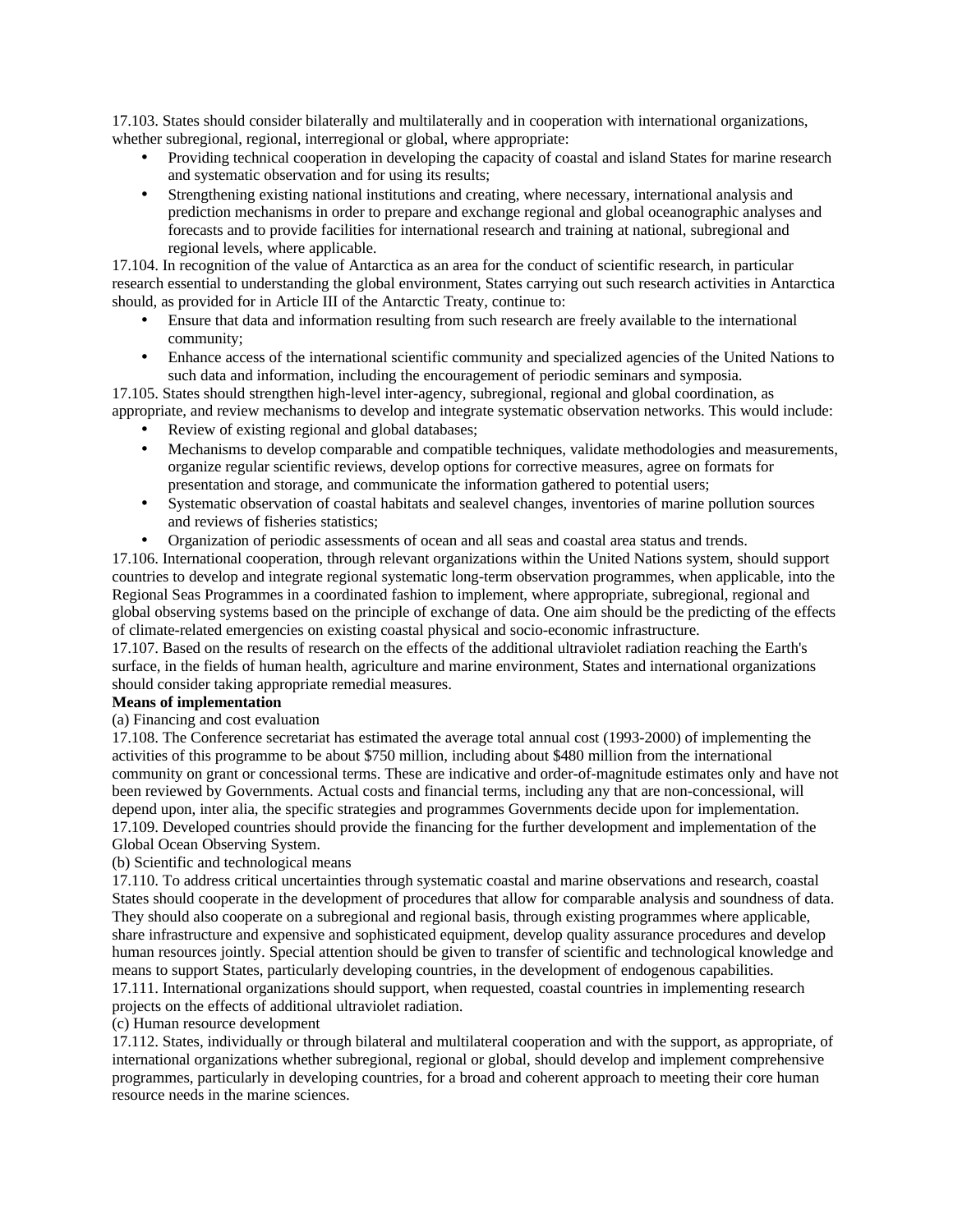#### (d) Capacity-building

17.113. States should strengthen or establish as necessary, national scientific and technological oceanographic commissions or equivalent bodies to develop, support and coordinate marine science activities and work closely with international organizations.

17.114. States should use existing subregional and regional mechanisms, where applicable, to develop knowledge of the marine environment, exchange information, organize systematic observations and assessments, and make the most effective use of scientists, facilities and equipment. They should also cooperate in the promotion of endogenous research capabilities in developing countries.

# **F. Strengthening international, including regional, cooperation and coordination**

**Basis for action**

17.115. It is recognized that the role of international cooperation is to support and supplement national efforts. Implementation of strategies and activities under the programme areas relative to marine and coastal areas and seas requires effective institutional arrangements at national, subregional, regional and global levels, as appropriate. There are numerous national and international, including regional, institutions, both within and outside the United Nations system, with competence in marine issues, and there is a need to improve coordination and strengthen links among them. It is also important to ensure that an integrated and multisectoral approach to marine issues is pursued at all levels.

# **Objectives**

17.116. States commit themselves, in accordance with their policies, priorities and resources, to promote institutional arrangements necessary to support the implementation of the programme areas in this chapter. To this end, it is necessary, as appropriate, to:

- Integrate relevant sectoral activities addressing environment and development in marine and coastal areas at national, subregional, regional and global levels, as appropriate;
- Promote effective information exchange and, where appropriate, institutional linkages between bilateral and multilateral national, regional, subregional and interregional institutions dealing with environment and development in marine and coastal areas;
- Promote within the United Nations system, regular intergovernmental review and consideration of environment and development issues with respect to marine and coastal areas;
- Promote the effective operation of coordinating mechanisms for the components of the United Nations system dealing with issues of environment and development in marine and coastal areas, as well as links with relevant international development bodies.

# **Activities**

# (a) Management-related activities

# Global

17.117. The General Assembly should provide for regular consideration, within the United Nations system, at the intergovernmental level of general marine and coastal issues, including environment and development matters, and should request the Secretary-General and executive heads of United Nations agencies and organizations to:

- Strengthen coordination and develop improved arrangements among the relevant United Nations organizations with major marine and coastal responsibilities, including their subregional and regional components;
- Strengthen coordination between those organizations and other United Nations organizations, institutions and specialized agencies dealing with development, trade and other related economic issues, as appropriate;
- Improve representation of United Nations agencies dealing with the marine environment in United Nations system-wide coordination efforts;
- Promote, where necessary, greater collaboration between the United Nations agencies and subregional and regional coastal and marine programmes;
- Develop a centralized system to provide for information on legislation and advice on implementation of legal agreements on marine environmental and development issues.

17.118. States recognize that environmental policies should deal with the root causes of environmental degradation, thus preventing environmental measures from resulting in unnecessary restrictions to trade. Trade policy measures for environmental purposes should not constitute a means of arbitrary or unjustifiable discrimination or a disguised restriction on international trade. Unilateral actions to deal with environmental challenges outside the jurisdiction of the importing country should be avoided. Environmental measures addressing international environmental problems should, as far as possible, be based on an international consensus. Domestic measures targeted to achieve certain environmental objectives may need trade measures to render them effective. Should trade policy measures be found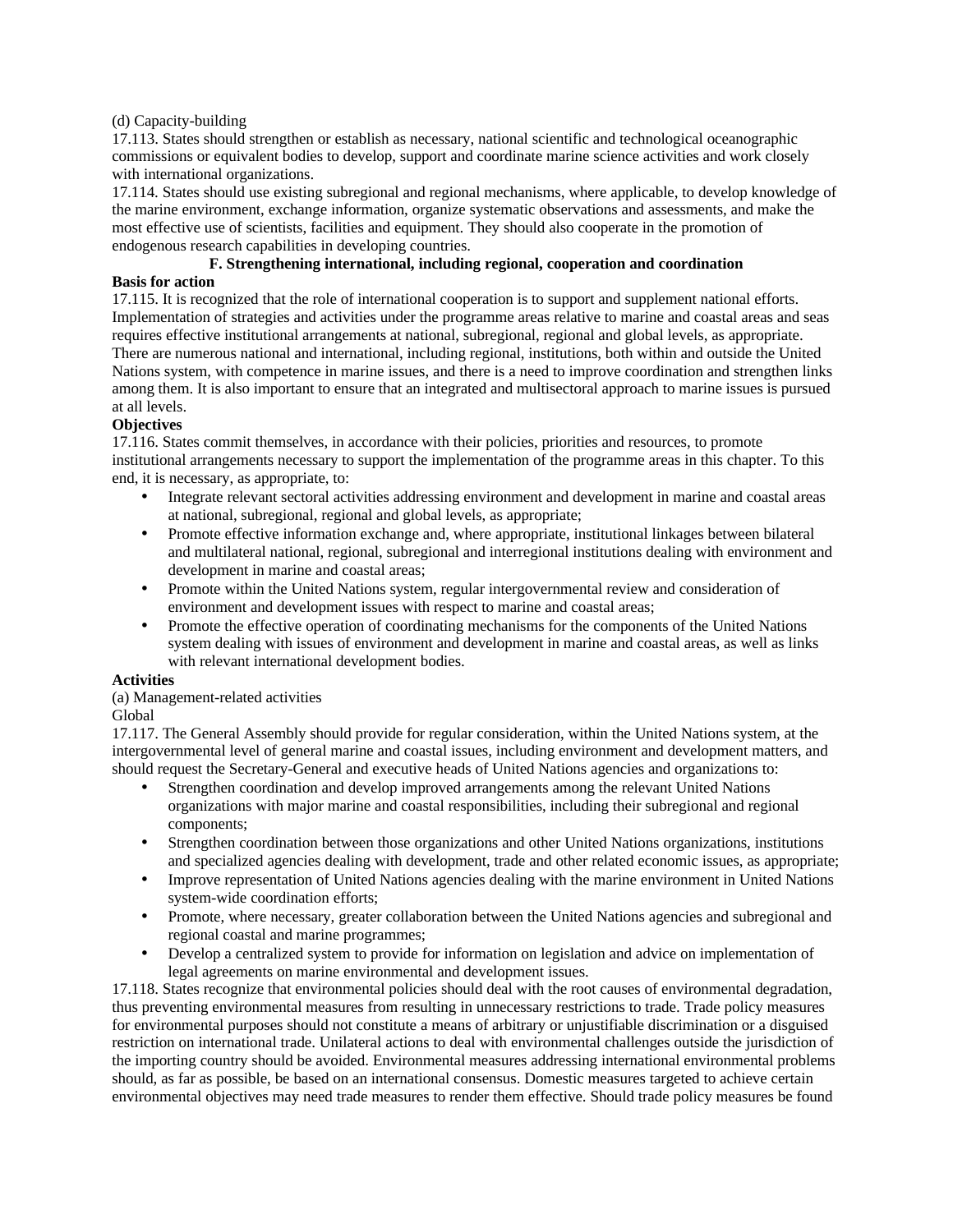necessary for the enforcement of environmental policies, certain principles and rules should apply. These could include, inter alia, the principle of non-discrimination; the principle that the trade measure chosen should be the least trade-restrictive necessary to achieve the objectives; an obligation to ensure transparency in the use of trade measures related to the environment and to provide adequate notification of national regulations; and the need to give consideration to the special conditions and development requirements of developing countries as they move towards internationally agreed environmental objectives.

# Subregional and regional

17.119. States should consider, as appropriate:

- Strengthening, and extending where necessary, intergovernmental regional cooperation, the Regional Seas Programmes of UNEP, regional and subregional fisheries organizations and regional commissions;
- Introduce, where necessary, coordination among relevant United Nations and other multilateral organizations at the subregional and regional levels, including consideration of co-location of their staff;
- Arrange for periodic intraregional consultations;
- Facilitate access to and use of expertise and technology through relevant national bodies to subregional and regional centres and networks, such as the Regional Centres for Marine Technology.

#### (b) Data and information

17.120. States should, where appropriate:

- Promote exchange of information on marine and coastal issues;
- Strengthen the capacity of international organizations to handle information and support the development of national, subregional and regional data and information systems, where appropriate. This could also include networks linking countries with comparable environmental problems;
- Further develop existing international mechanisms such as Earthwatch and GESAMP.

# **Means of implementation**

#### (a) Financing and cost evaluation

17.121. The Conference secretariat has estimated the average total annual cost (1993-2000) of implementing the activities of this programme to be about \$50 million from the international community on grant or concessional terms. These are indicative and order-of-magnitude estimates only and have not been reviewed by Governments. Actual costs and financial terms, including any that are non-concessional, will depend upon, inter alia, the specific strategies and programmes Governments decide upon for implementation.

(b) Scientific and technological means, human resource development and capacity-building

17.122. The means of implementation outlined in the other programme areas on marine and coastal issues, under the sections on Scientific and technological means, human resource development and capacity-building are entirely relevant for this programme area as well. Additionally, States should, through international cooperation, develop a comprehensive programme for meeting the core human resource needs in marine sciences at all levels.

#### **G. Sustainable development of small islands**

#### **Basis for action**

17.123. Small island developing States, and islands supporting small communities are a special case both for environment and development. They are ecologically fragile and vulnerable. Their small size, limited resources, geographic dispersion and isolation from markets, place them at a disadvantage economically and prevent economies of scale. For small island developing States the ocean and coastal environment is of strategic importance and constitutes a valuable development resource.

17.124. Their geographic isolation has resulted in their habitation of a comparatively large number of unique species of flora and fauna, giving them a very high share of global biodiversity. They also have rich and diverse cultures with special adaptations to island environments and knowledge of the sound management of island resources. 17.125. Small island developing States have all the environmental problems and challenges of the coastal zone concentrated in a limited land area. They are considered extremely vulnerable to global warming and sealevel rise, with certain small low-lying islands facing the increasing threat of the loss of their entire national territories. Most tropical islands are also now experiencing the more immediate impacts of increasing frequency of cyclones, storms and hurricanes associated with climate change. These are causing major set-backs to their socio-economic development.

17.126. Because small island development options are limited, there are special challenges to planning for and implementing sustainable development. Small island developing States will be constrained in meeting these challenges without the cooperation and assistance of the international community. **Objectives**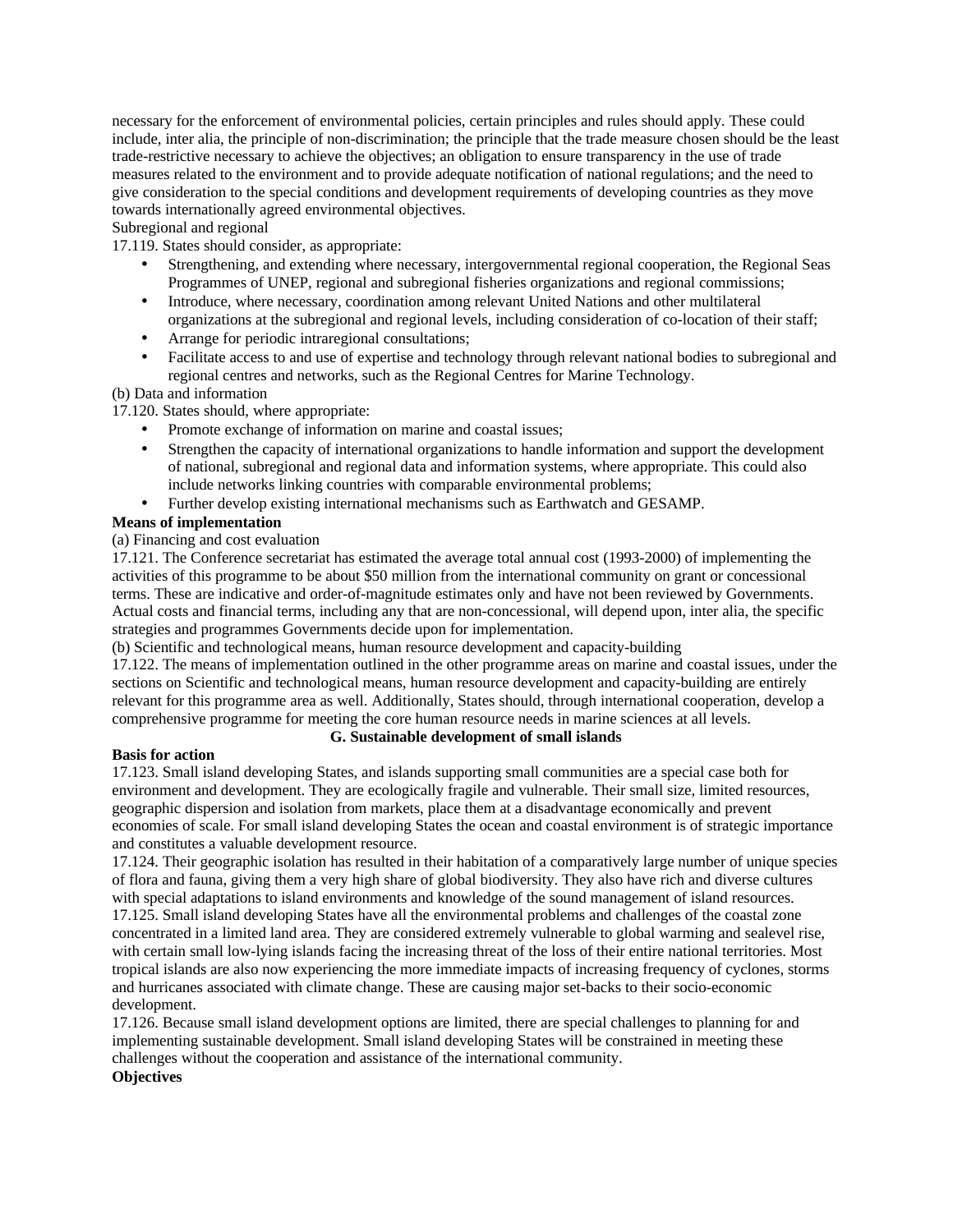17.127. States commit themselves to addressing the problems of sustainable development of small island developing States. To this end, it is necessary:

- To adopt and implement plans and programmes to support the sustainable development and utilization of their marine and coastal resources, including meeting essential human needs, maintaining biodiversity and improving the quality of life for island people;
- To adopt measures which will enable small island developing States to cope effectively, creatively and sustainably with environmental change and to mitigate impacts and reduce the threats posed to marine and coastal resources.

#### **Activities**

#### (a) Management-related activities

17.128. Small island developing States, with the assistance as appropriate of the international community and on the basis of existing work of national and international organizations, should:

- Study the special environmental and developmental characteristics of small islands, producing an environmental profile and inventory of their natural resources, critical marine habitats and biodiversity;
- Develop techniques for determining and monitoring the carrying capacity of small islands under different development assumptions and resource constraints;
- Prepare medium- and long-term plans for sustainable development that emphasize multiple use of resources, integrate environmental considerations with economic and sectoral planning and policies, define measures for maintaining cultural and biological diversity and conserve endangered species and critical marine habitats;
- Adapt coastal area management techniques, such as planning, siting and environmental impact assessments, using Geographical Information Systems (GIS), suitable to the special characteristics of small islands, taking into account the traditional and cultural values of indigenous people of island countries;
- Review the existing institutional arrangements and identify and undertake appropriate institutional reforms essential to the effective implementation of sustainable development plans, including intersectoral coordination and community participation in the planning process;
- Implement sustainable development plans, including the review and modification of existing unsustainable policies and practices;
- Based on precautionary and anticipatory approaches, design and implement rational response strategies to address the environmental, social and economic impacts of climate change and sealevel rise, and prepare appropriate contingency plans;
- Promote environmentally sound technology for sustainable development within small island developing States and identify technologies that should be excluded because of their threats to essential island ecosystems.

# (b) Data and information

17.129. Additional information on the geographic, environmental, cultural and socio-economic characteristics of islands should be compiled and assessed to assist in the planning process. Existing island databases should be expanded and geographic information systems developed and adapted to suit the special characteristics of islands. (c) International and regional cooperation and coordination

17.130. Small island developing States, with the support, as appropriate, of international organizations, whether subregional, regional or global, should develop and strengthen inter-island, regional and interregional cooperation and information exchange, including periodic regional and global meetings on sustainable development of small island developing States with the first global conference on the sustainable development of small island developing States, to be held in 1993.

17.131. International organizations, whether subregional, regional or global, must recognize the special development requirements of small island developing States and give adequate priority in the provision of assistance, particularly with respect to the development and implementation of sustainable development plans.

# **Means of implementation**

(a) Financing and cost evaluation

17.132. The Conference secretariat has estimated the average total annual cost (1993-2000) of implementing the activities of this programme to be about \$130 million, including about \$50 million from the international community on grant or concessional terms. These are indicative and order-of-magnitude estimates only and have not been reviewed by Governments. Actual costs and financial terms, including any that are non-concessional, will depend upon, inter alia, the specific strategies and programmes Governments decide upon for implementation. (b) Scientific and technical means